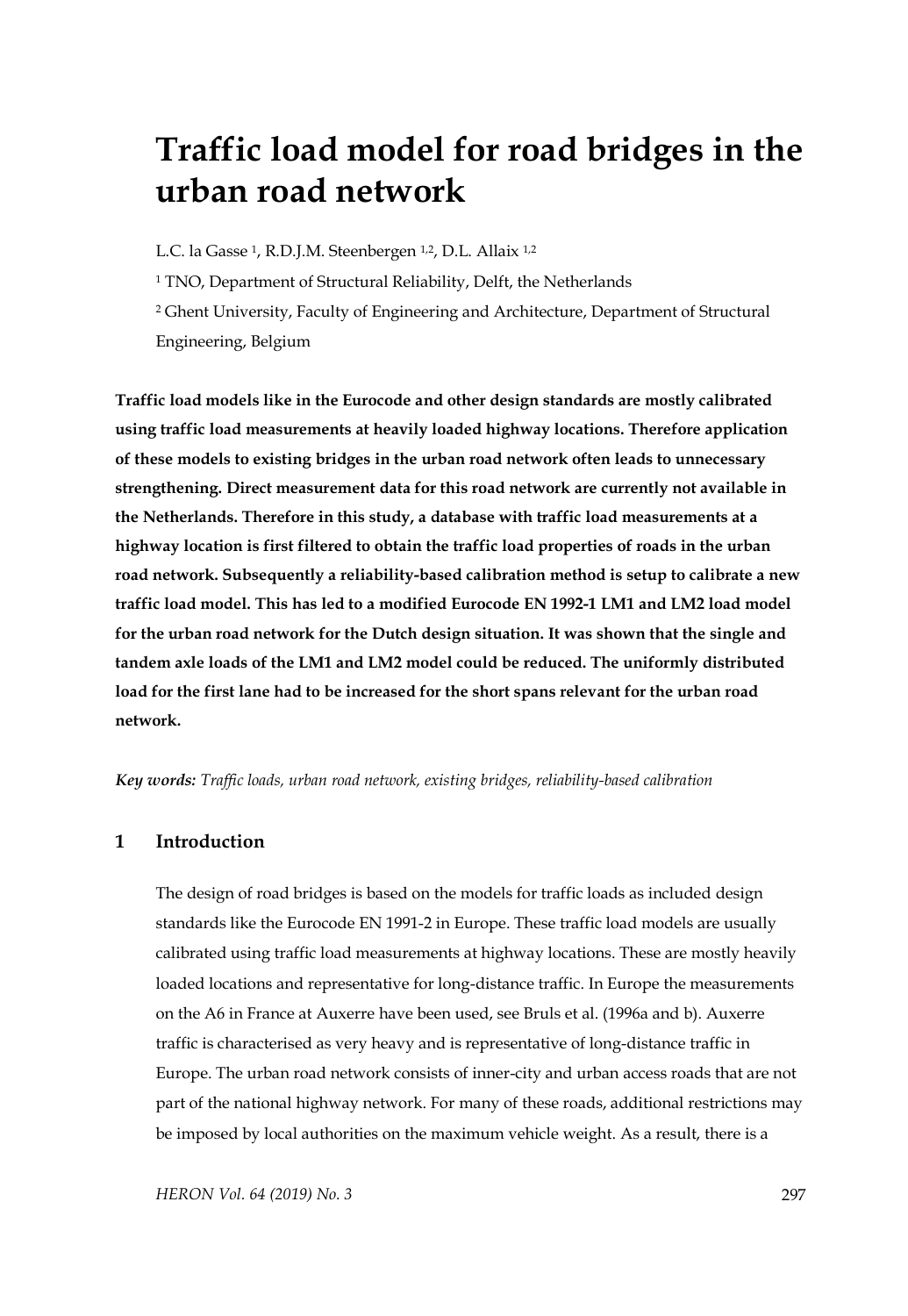difference in traffic load between the main road network and the urban road network. It is expected that, when using a traffic load model intended and calibrated for the main road network, in several cases structures in the urban road network are unjustly disapproved, whereas these structures do actually meet the requirements with regard to structural safety if account is taken of the actual traffic on these roads.

In this paper, a methodology is proposed to quantify and substantiate this reduction by means of a data set of traffic load measurements and probabilistic models adapted to the urban road network. Using this methodology this reduction is quantified for the Dutch design situation using the EN1991-2 traffic load model. This calibration of the design load values has been obtained using a full-probabilistic and reliability-based approach instead of a calibration of the characteristic value with specific return period*1*. For this purpose a dataset with the statistics for the traffic load of road bridges in the urban road network is first obtained (section 3). Direct measurement data for this road network are currently not available in the Netherlands. Therefore measurements of a highway location have been used, which have been filtered to obtain a database representative for the urban road network. Based on this database the vehicle characteristics and load effects to be accounted for have been derived as they apply to the urban road network (section 4) and a modified load model has been calibrated (section 5). The study is based on a calibration of the load design values based on a stipulated reliability level.

# **2 Scope of application**

Several assumptions were made during the derivation of the traffic load model for road bridges in the urban road network. The main assumption is that the traffic load on the urban road network can be characterized by a maximum weight limit according to regulations. Thereby it is assumed that traffic composition on the urban road network is the same as for the main road network below a certain vehicle weight limit. Therefore the proportion of certain vehicles in the database is the same for both the main road network as the urban road network. Further investigation is needed to see if this is a conservative assumption as it can be expected that in the urban road network relatively more low weight lorries are present (e.g. Table 4.7 in EN1991-2). However the influence on the design traffic load might be limited.

*<sup>1</sup>* In EN1991-2 a return period of 1000 years is used for traffic loads.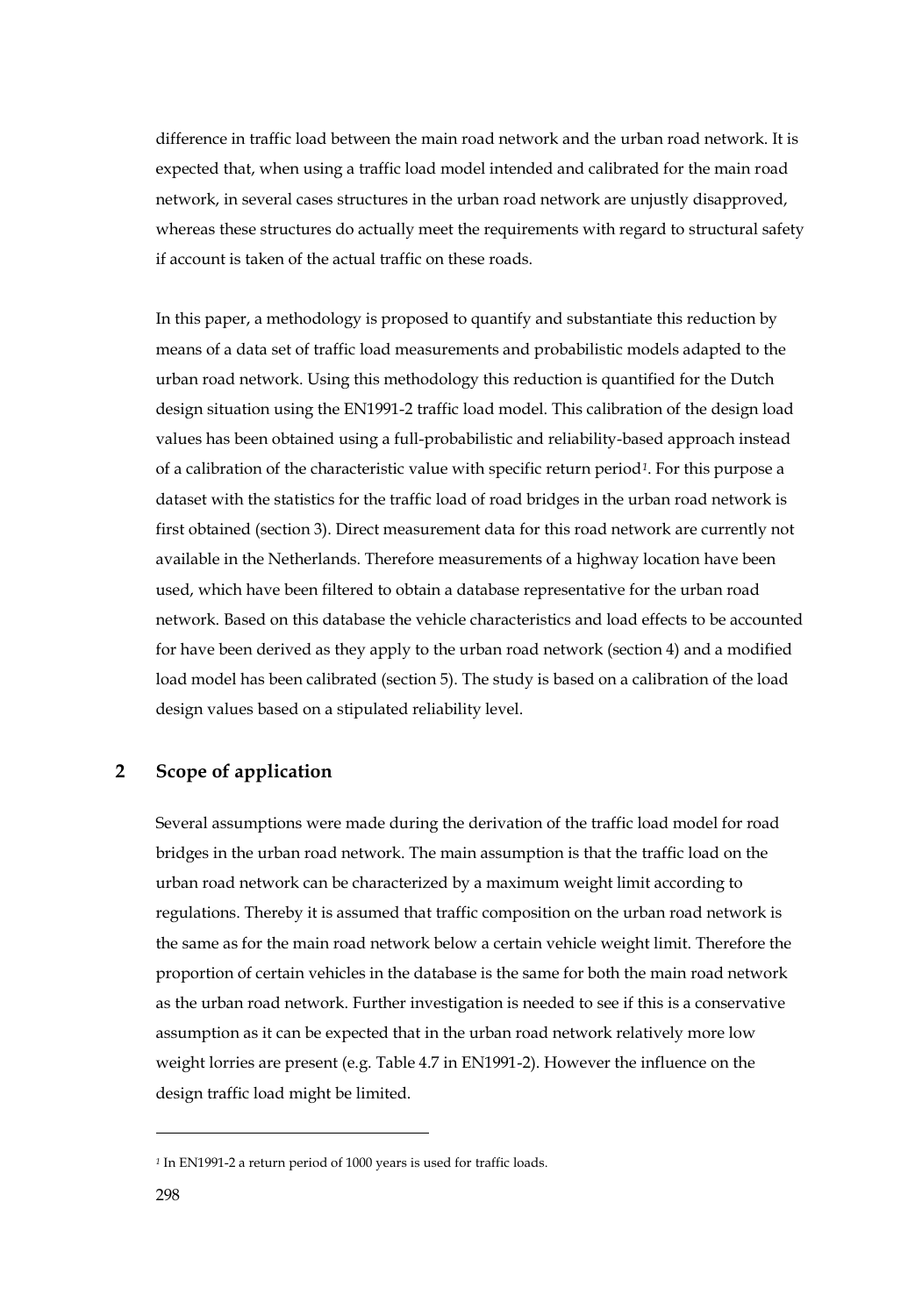The bridge should not be subject to frequent loads from vehicles whose load deviates significantly (access to industrial estate or transhipment area) or by wheel configurations that deviate unfavourably from the frequent vehicles for which the traffic load model was derived. These frequent vehicles are for the European and Dutch design situations described in Table 4.6 from EN 1991-2.

In the analysis, focus was on bridges common in the urban road network with relatively short influence length (< 20 m) and with a reduced number of vehicles per year. This influence length ensures that there can be assumed to be only one vehicle on the bridge at the same time per traffic lane. Therefore vehicle distances were not considered.

# **3 Set of vehicles used in the analyses**

The first step is to obtain a dataset with the statistics for the traffic load of road bridges in the above-mentioned scope of application. However, direct measurement data for the urban road network are not available at the moment in the Netherlands. Measurement data from the Weigh in Motion (WIM) system on the A16 motorway (RW-16 near Moerdijk) from April 2008 and 2013 were instead used as the basis for the analyses. These databases are filtered based on maximum vehicle weight to obtain databases representative for the urban road network. This filtered set of vehicles forms the basis for the analyses presented. In TNO [2012] it was shown that RW-16 is a location that is subject to relatively heavily loads in terms of national highways in the Netherlands as shown in Table 1.

| (110, 2012) |                            |  |
|-------------|----------------------------|--|
| Highway     | Number of vehicles in 2008 |  |
|             | with GVW $> 1000$ kN       |  |
| RW-16       | 44                         |  |
| $RW-4$      | $\overline{2}$             |  |
| RW-12       | 36                         |  |
| RW-15       | 33                         |  |
|             |                            |  |

*Table 1: Number of vehicles in the 2008 database with a gross vehicle weight above 100 tons (TNO, 2012)*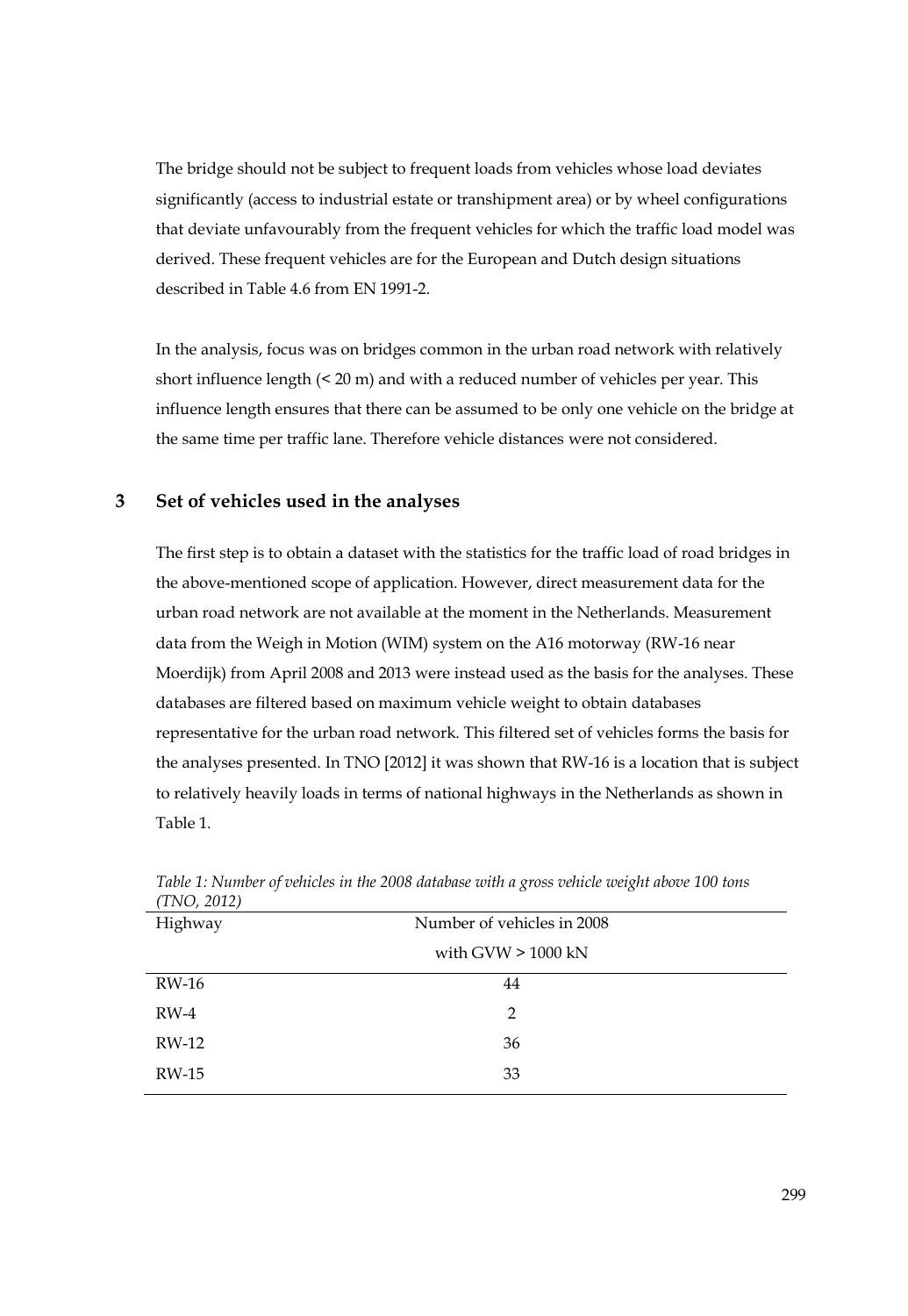Traffic on Dutch roads can be divided into three categories due to present legal regulations: lorries and cranes without a permit with an upper weight limit of respectively 50 and 60 tonnes, lorries with a regular permit with an upper weight limit of 100 tonnes carrying an indivisible load and lorries with a special permit with an upper weight limit above 100 tonnes (which are not included in the database). These two branches of vehicles (relevant for the first two categories) can be clearly distinguished in the frequency distributions in [Figure 1.](#page-3-0)



<span id="page-3-0"></span>*Figure 1: Vehicle weight frequency distribution for full dataset for the urban road network for the 2008 and 2013 RW-16 database*

The databases for the highway location have been filtered by a maximum gross vehicle weight of 65 tonnes to consider vehicles representative for the urban road network. In TNO [2012] these 65 tonnes was found representative for the vehicles without a permit also accounting for overloaded vehicles and dynamic effects due to road-vehicle interaction.

[Figure 2](#page-4-0) shows the frequency distribution for the vehicle weights of the entire (grey) and filtered (black) database. This clearly shows that the second branch of the distribution, which belongs to the population of vehicles with a permit, is not included at all in the analyses for the underlying road network[. Figure 3](#page-4-1) an[d Figure 4](#page-5-0) also show frequency distributions of the complete and filtered data set for the single and tandem axles for the 2013 database. These figures show that, in contrast to the vehicle weights, the distributions of the axle loads from the original (grey) and filtered (black) database differ little from each other.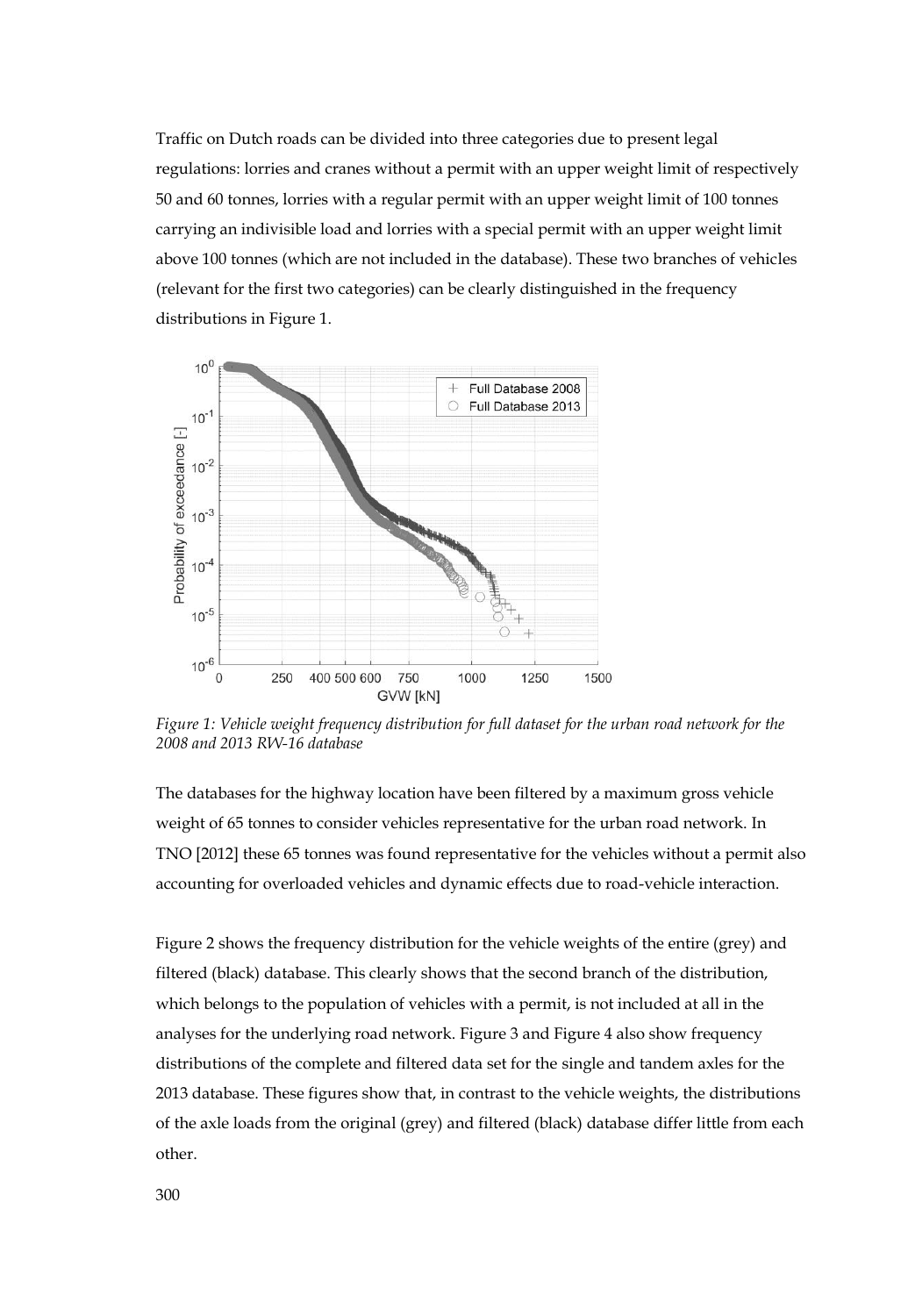

<span id="page-4-0"></span>*Figure 2: Vehicle weight frequency distribution for complete (grey) and filtered (black) dataset for the underlying road network for the 2008 and 2013 RW-16 database*



<span id="page-4-1"></span>*Figure 3: Frequency distribution of single axle loads for complete (grey) and filtered (black) dataset for underlying road network for the 2013 RW-16 database*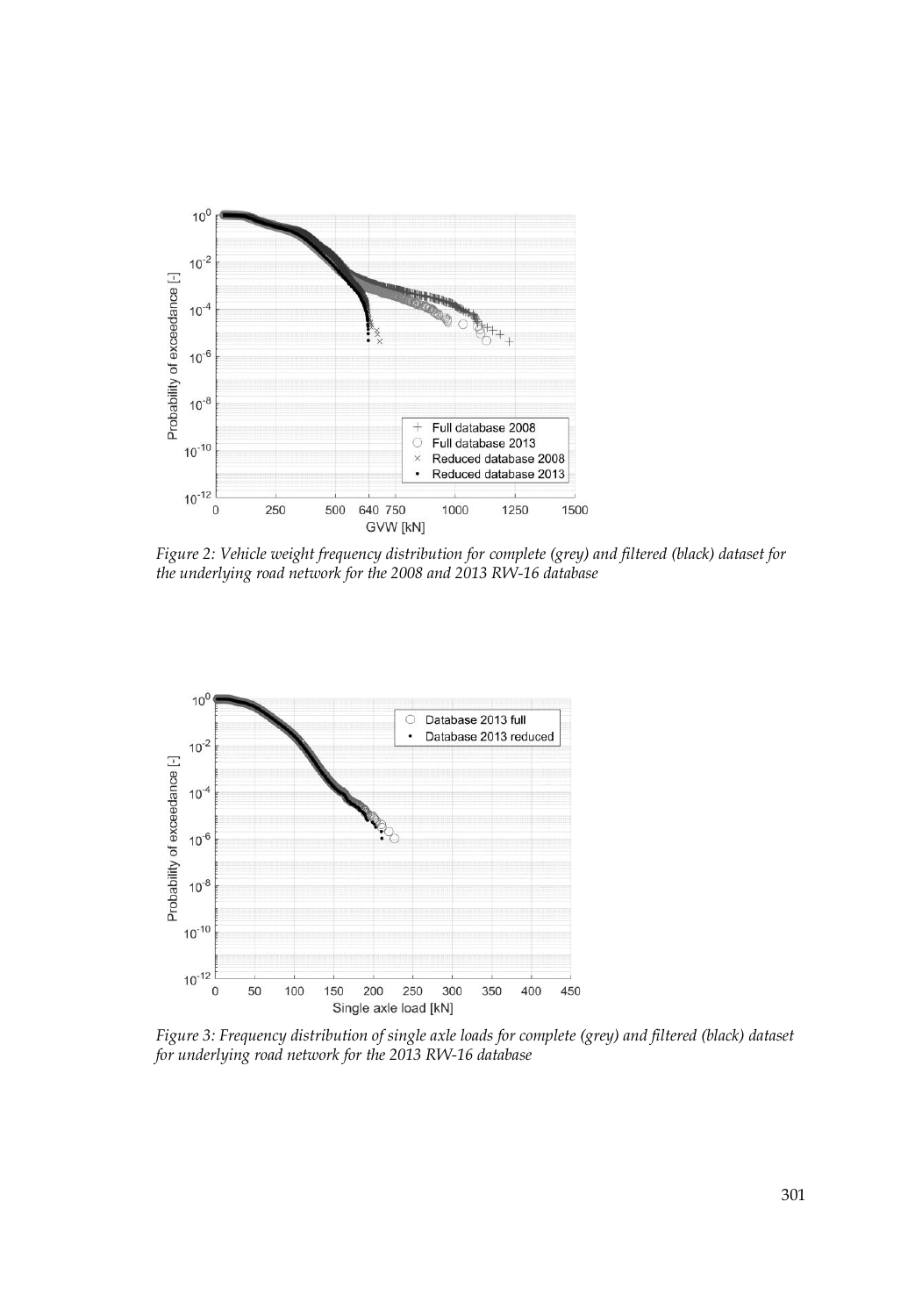

<span id="page-5-0"></span>*Figure 4: Tandem load frequency distribution for complete (grey) and filtered (black) dataset for underlying road network for the 2013 RW-16 database*

## **4 Reliability based calibration of traffic load model**

#### *4.1 Methodology*

Structures, like bridges and viaducts, are considered safe, when they comply with minimum reliability requirements. In the European Union these requirements are set out in the Eurocodes [EN1990]. They are expressed by a minimum reliability index *β* which is related to a maximum failure probability. These minimum reliability requirements in the Eurocode are defined for three consequence classes that account for the consequences of failure. Based on these consequences of failure for most road bridges in the urban road network Consequence Class 2 (CC2) of the Eurocode is applicable with a reliability index of 3.8 for a reference period of 50 years. This relates to a probability of failure of about  $7·10·5$  in 50 years. To prevent the need to perform a complete reliability analysis for every individual structure, in the design codes, partial factors have been determined. The partial factor for traffic loading in the Eurocode [EN1991-2] for CC2 is  $\gamma_T$  = 1.35. Combined with the characteristic load parameters a load model is defined in the codes that can be used to design a new bridge or assess whether an existing bridge complies with the required reliability level.

To derive a traffic load model for bridges in the urban road network a reliability-based calibration of the load parameters (single and tandem axle loads) and load effects has been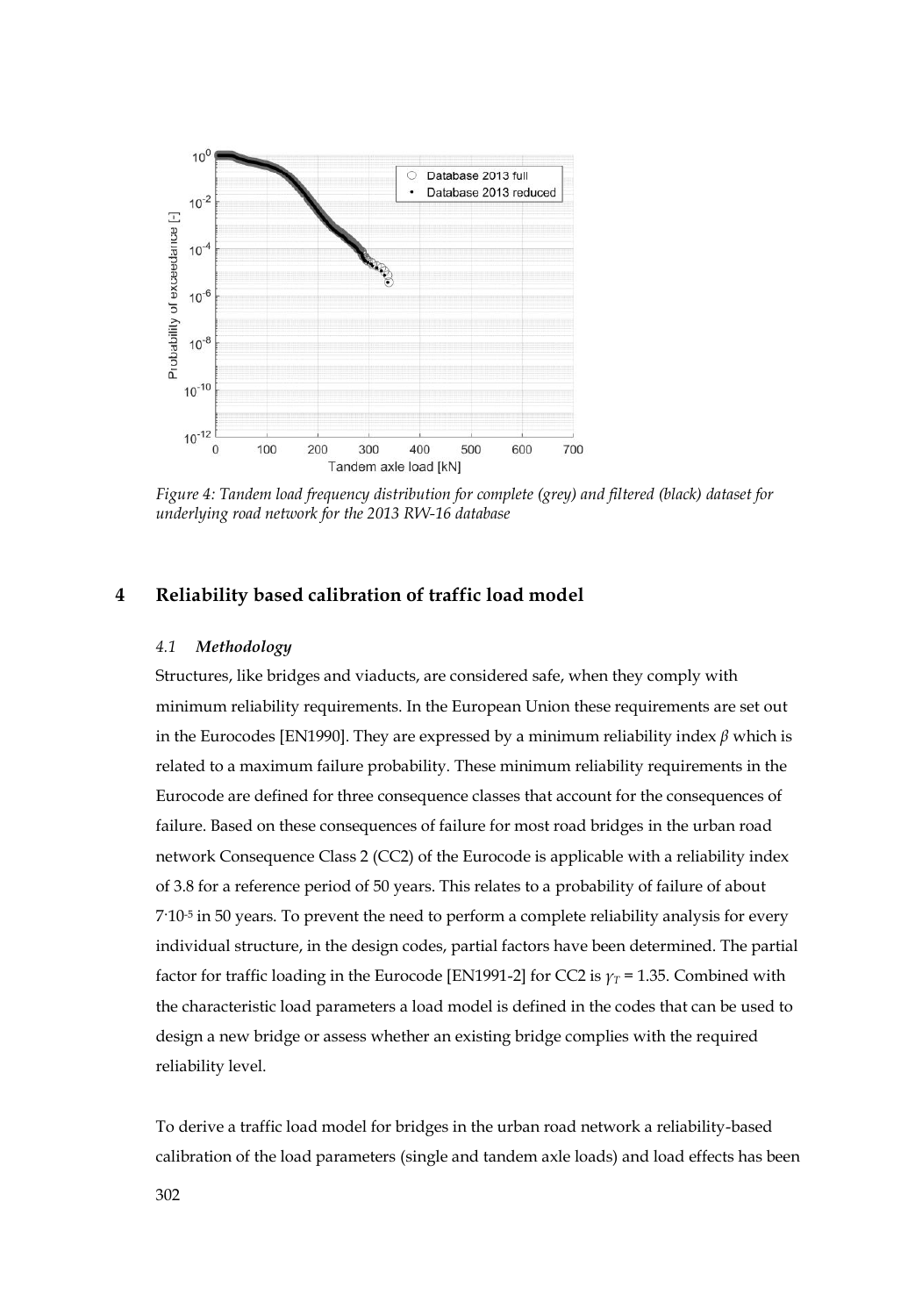performed. For this purpose, the design values of the loads have been derived that belong to the required reliability level  $\beta$  considering the relevant sensitivity factor  $\alpha_{\rm S}$ :

$$
P(S > Sa) = \Phi(-\alphas\beta)
$$
 (1)

For this research the standard sensitivity factor for load parameters according to the Eurocode [EN1990] has been used:  $α<sub>S</sub> = -0.7$ . The representative value of the load parameter could then be derived by dividing the design load by the partial factor for traffic loading. This in contrast to calibration of the characteristic value*2*, which when multiplying with the partial factor does not necessarily lead to the load belonging to the required reliability level.

The reliability requirements have been set for newly designed structures. However the traffic load model to be derived, should also be used for existing bridges in the urban road network. Working with a reliability level of *β* = 3.8 for a reference period of 50 years is therefore not representative. In the Dutch design codes [NEN8700] therefore reliability requirements for existing bridges have been defined. In this paper we will also present the results for a reliability level defined for the assessment whether an existing bridge should be disapproved or not. This relates for CC2 to a reliability level of *β* = 2.5 for a reference period of 15 years.

To derive the design load the distribution of the load parameters with a certain reference period should be extrapolated to a probability of exceedance of Φ(-0.7·*β*). In this paper choice is made to extrapolate to the corresponding reliability level for the momentary distributions of the load parameters, accounting for the number of load events during the reference period. The number of load events depends on the number of vehicles per year and for the single and tandem axle loads on the number of axles or tandems per vehicle.

#### <span id="page-6-0"></span>*4.2 Distribution functions of vehicle characteristics*

-

The distribution functions for the different vehicle characteristics were determined from the filtered data set. Due to the multimodal characteristics of the distributions for both the vehicle weights, single and tandem axle loads a combination of a number of normal distributions has been fitted in the form of a Gaussian Mixture model. For this purpose the

*<sup>2</sup>* For traffic loads this is defined as the load that occurs once in 1000 years, according to the Eurocode EN1991-2.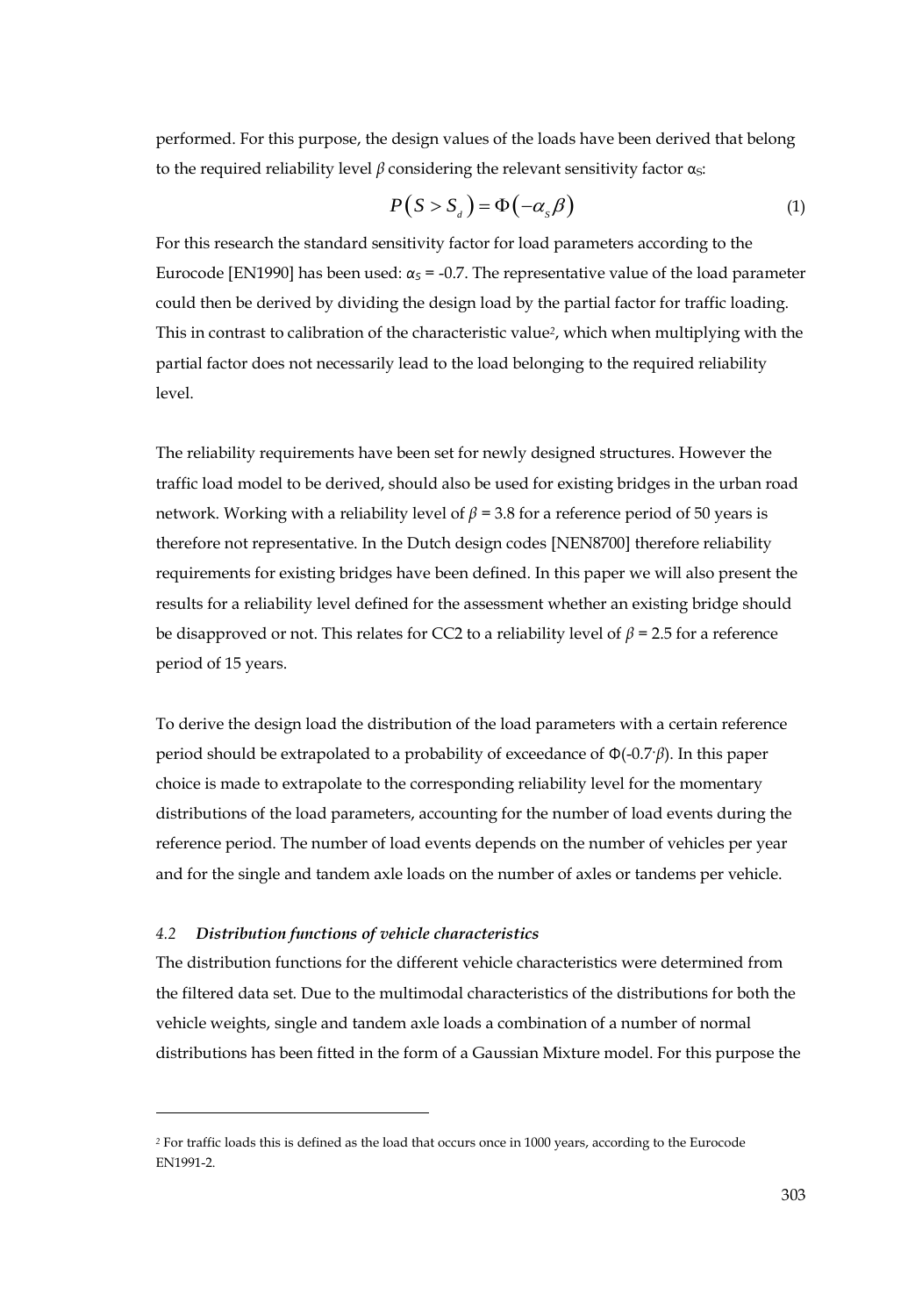gmdistribution object of Matlab is used using the Expectation Maximizations algorithm [Mclachlan and Peel, 2000].

For the number of components in this Gaussian Mixture model a trade-off has to made between the dependence of the distribution tail on the number of components and the statistical uncertainties. The study to the required number of components in the Gaussian Mixture was evaluated using the extrapolated design value of the vehicle characteristic*3*. Increasing the number of components would decrease the dependence of the design load, but would increase the statistical uncertainties as well, as every component requires extra parameters to be fitted. Therefore the number of components is chosen at the lowest possible number of components where the influence of the number of components on the design value is low. This study is visualized i[n Figure 5](#page-7-0) for the gross vehicle weight based on the database of 2013. For this case nine components have been considered appropriate.



<span id="page-7-0"></span>*Figure 5: Effect of the number of components on the design value of the gross vehicle weight for CC2 and 125 000 vehicles per year*

For the vehicle weight there are 2 branches in the frequency distributions of the original dataset. Therefore, when fitting the distribution functions for the reduced dataset, the form of first branch of the distribution of the complete dataset was considered in order not to

*<sup>3</sup>* De design value was determined by extrapolating the fitted Gaussian Mixture to the probability of exceedance belonging to Consequence Class 2 of the Eurocode and a number of 125 000 heavy vehicles per year on the urban road network.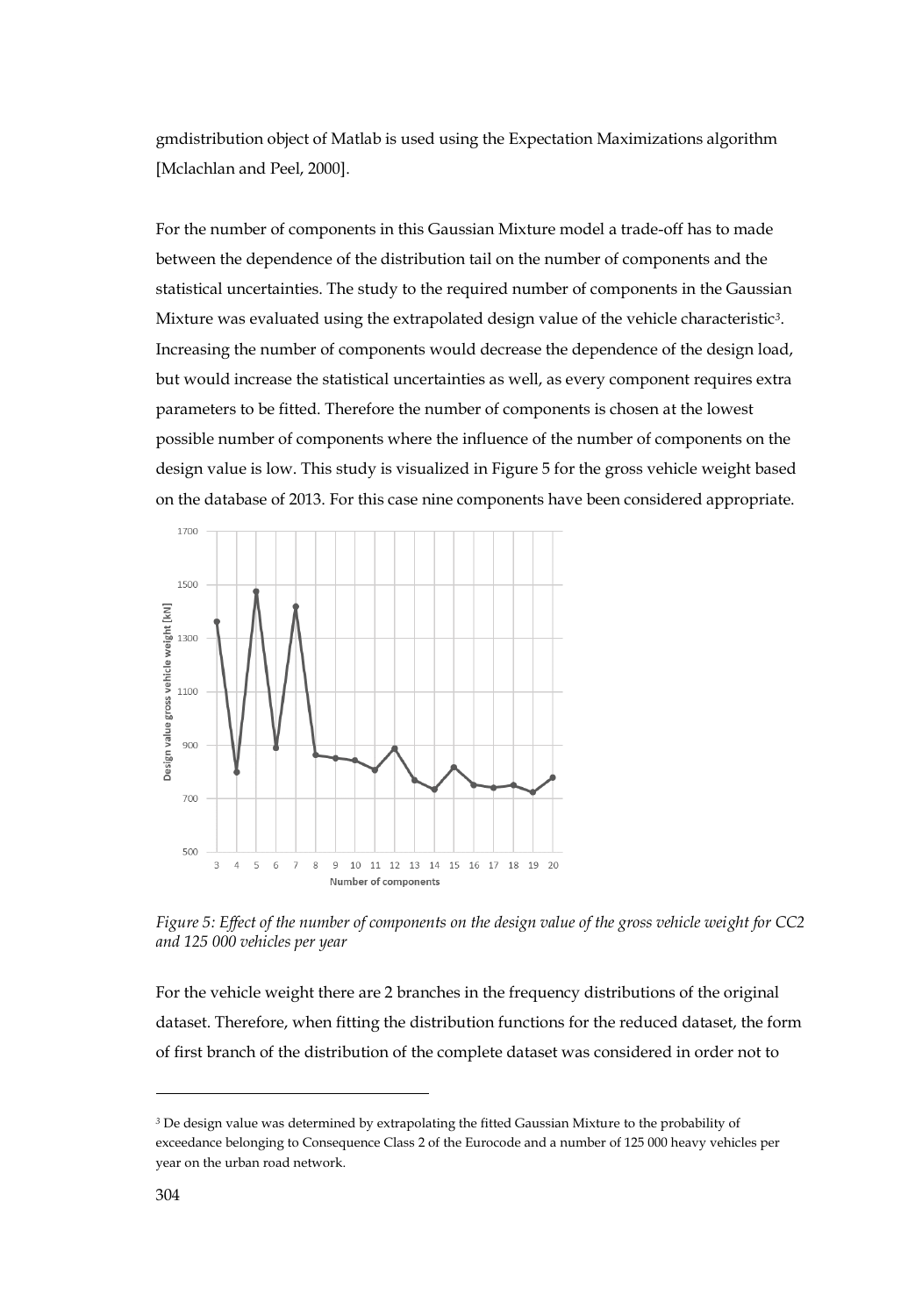underestimate the tail of the distribution by cutting it off at a certain vehicle weight. The specific distribution functions are shown in [Figure 6.](#page-8-0) The distribution functions for the single and tandem axle loads can be applied directly to the filtered database. These distributions functions are all arbitrary point in time distributions functions for each load quantity and can be found i[n Figure 7](#page-8-1) and [Figure 8.](#page-9-0)



<span id="page-8-0"></span>*Figure 6: Vehicle weight distribution functions; frequency distribution of the full database and fitted distribution for the filtered database for the urban road network*



<span id="page-8-1"></span>*Figure 7: Single axle load distribution functions; frequency distribution and fitted distribution for the filtered database for the urban road network*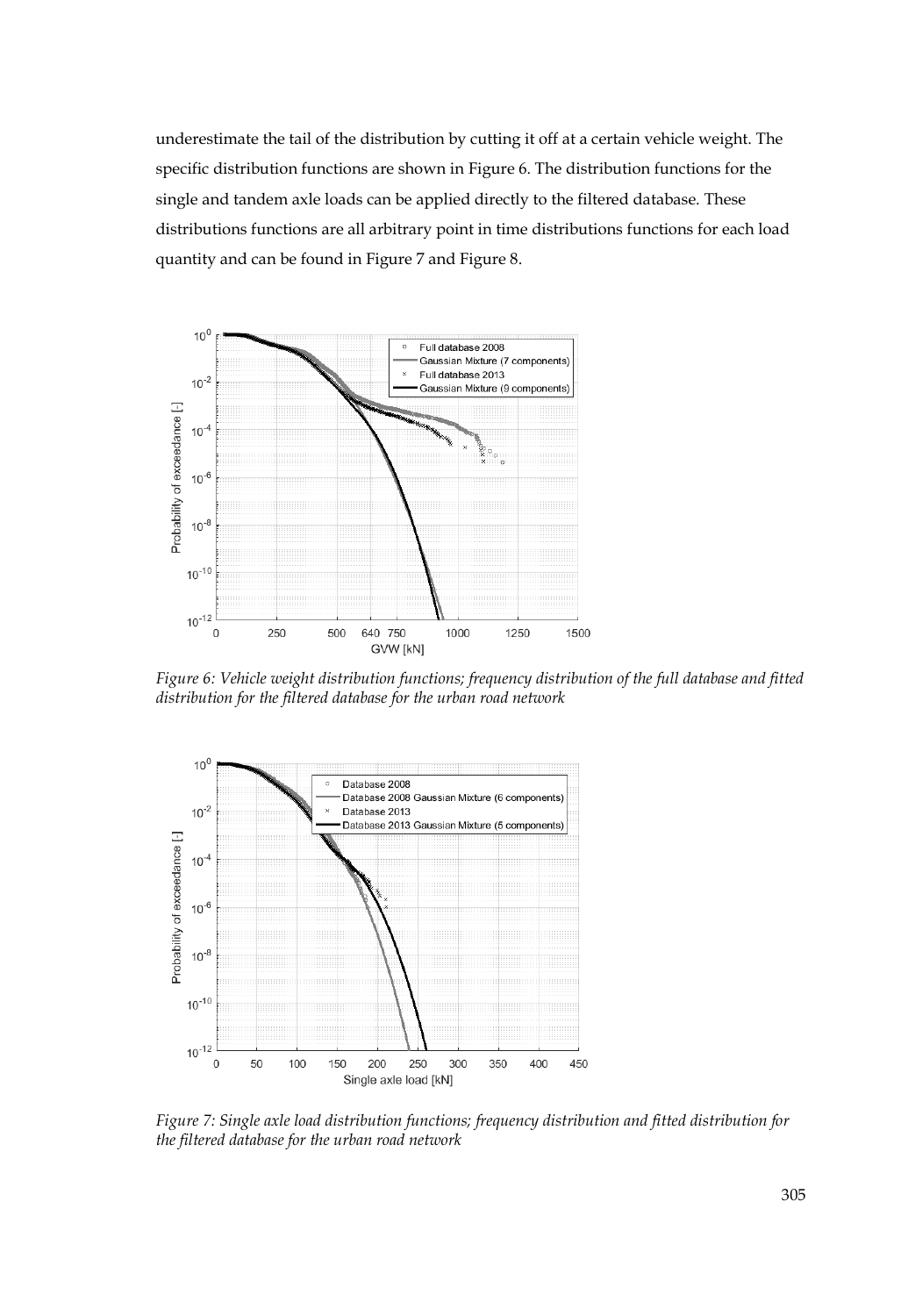

<span id="page-9-0"></span>*Figure 8: Tandem load distribution functions; frequency distribution and fitted distribution for the filtered database for the urban road network*

#### *4.3 Distribution functions for load effects*

The corresponding load effects for the vehicles in the filtered dataset have been derived for a simply supported bridge with influence lengths of 10 and 20 m respectively. The considered load effect is the bending moment in the middle of the span of simply supported bridges. Two loading situations have been considered. First the main bearing structure is loaded by only one lane of traffic and second it is loaded by one traffic lane in both directions. The distribution for the daily maxima of these load effects were obtained accounting for the expected number of vehicles per day in the urban road network and the distribution for this daily maxima has been fitted. The design value is obtained by extrapolation to the corresponding reliability level for the daily maxima and the expected number of days of traffic in the considered reference period. An average of 250 days of heavy traffic per year was assumed in this analysis.

#### *Simulation of load effect for 1 lane*

In the analyses for LM1 two influence lengths were considered: L=10 m and L=20 m. In both cases the bending moment in the middle of a simply supported beam was considered. Monte Carlo analyses were performed based on the available vehicle data from the filtered data set to derive the load effects. Because of the relatively short span, only one vehicle fits on the same lane of the bridge at the same time during the load events. Therefore the vehicles in the database could be sent across the influence line one by one and the maximum load effect per vehicle and the corresponding equivalent uniform load (*qEUDL*)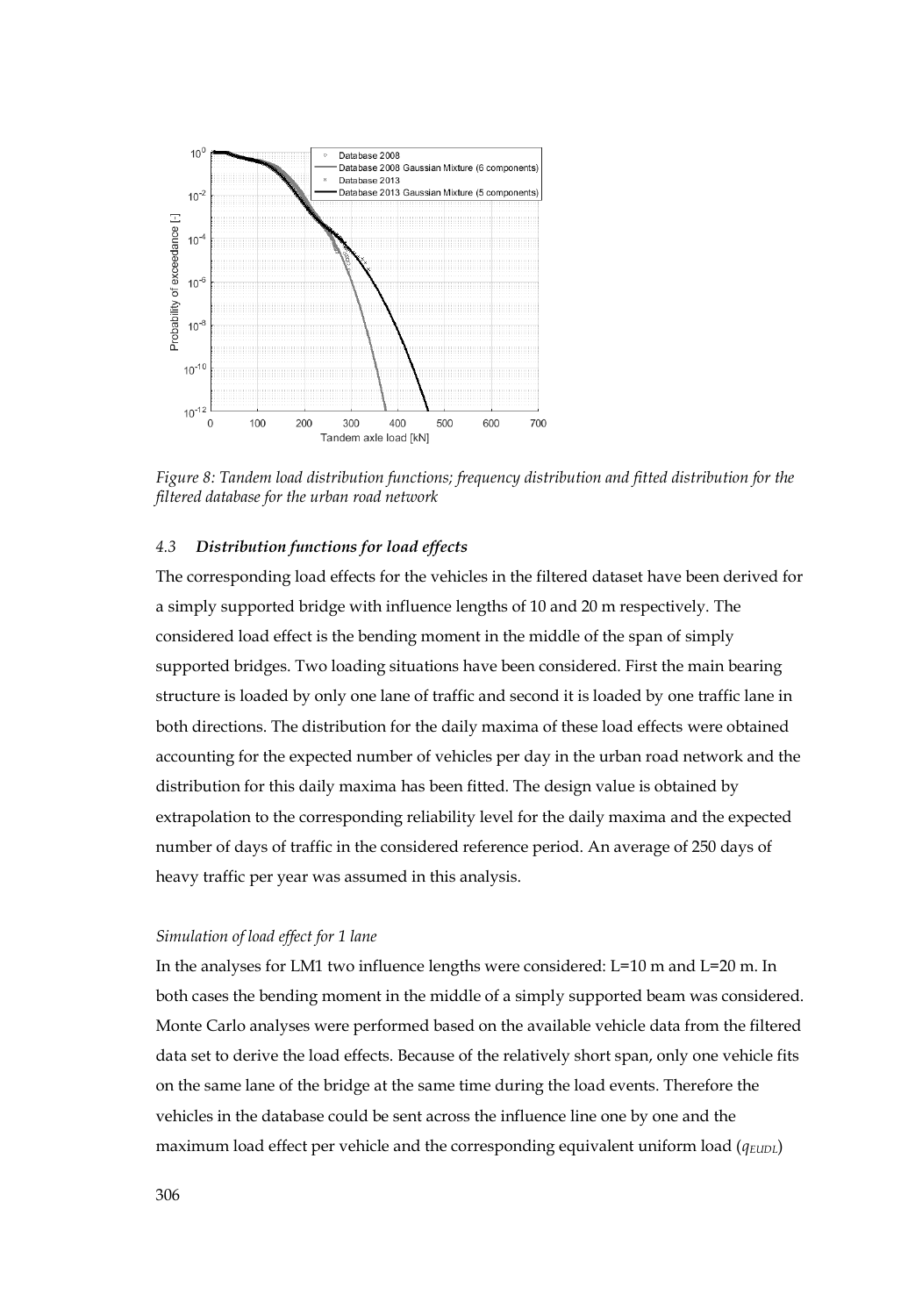were determined. For the daily maxima of this  $q_{EUDL}$  a Generalized Extreme Value distribution was adopted for which an example is shown in [Figure 9.](#page-10-0)



<span id="page-10-0"></span>*Figure 9: Frequency distribution and fitted distribution function for the daily maxima of*  $q_{\text{EUDL}}$  *at 125,000 heavy vehicles per year, the one lane load situation and an influence length L=20m; example for the filtered 2013 database*

#### *Simulation of load effect for 2 lanes*

The situation where the main bearing structure of the bridge is loaded by two lanes, each in one direction, adopts a similar approach as in section 5.3 for one lane. However, the low probability (due to the small number of vehicles) that there are two heavy vehicles on the bridge at the same time must be included in the analysis.

The probability of two trucks being on the bridge at the same time is determined by the passage time of a vehicle on a bridge in free-flowing traffic and traffic jams. It has been assumed that the duration of congested traffic is equal to the duration of rush hours. In TNO [2014] it was found that this is about 7 hours per day for highway conditions. However it is reasonable to assume that rush hours during morning and late afternoon are common to highways and urban roads. In Keuken et al. [2012] an average speed in the urban environment for free-flowing traffic (30-45 km/h) and congested traffic (<15 km/h) has been found. Given the speed of the vehicle, the traffic intensity per day per lane  $I_d$  and the length of the bridge, the duration of bridge crossing by a vehicle *tcross* and the number of such time intervals per day *N* can be easily evaluated. The probability of one vehicle on one lane in any time interval *tcross* is equal to the ratio of the number of load events per day *I<sup>d</sup>* and the number of time intervals *N*. Assuming the traffic flow in one direction is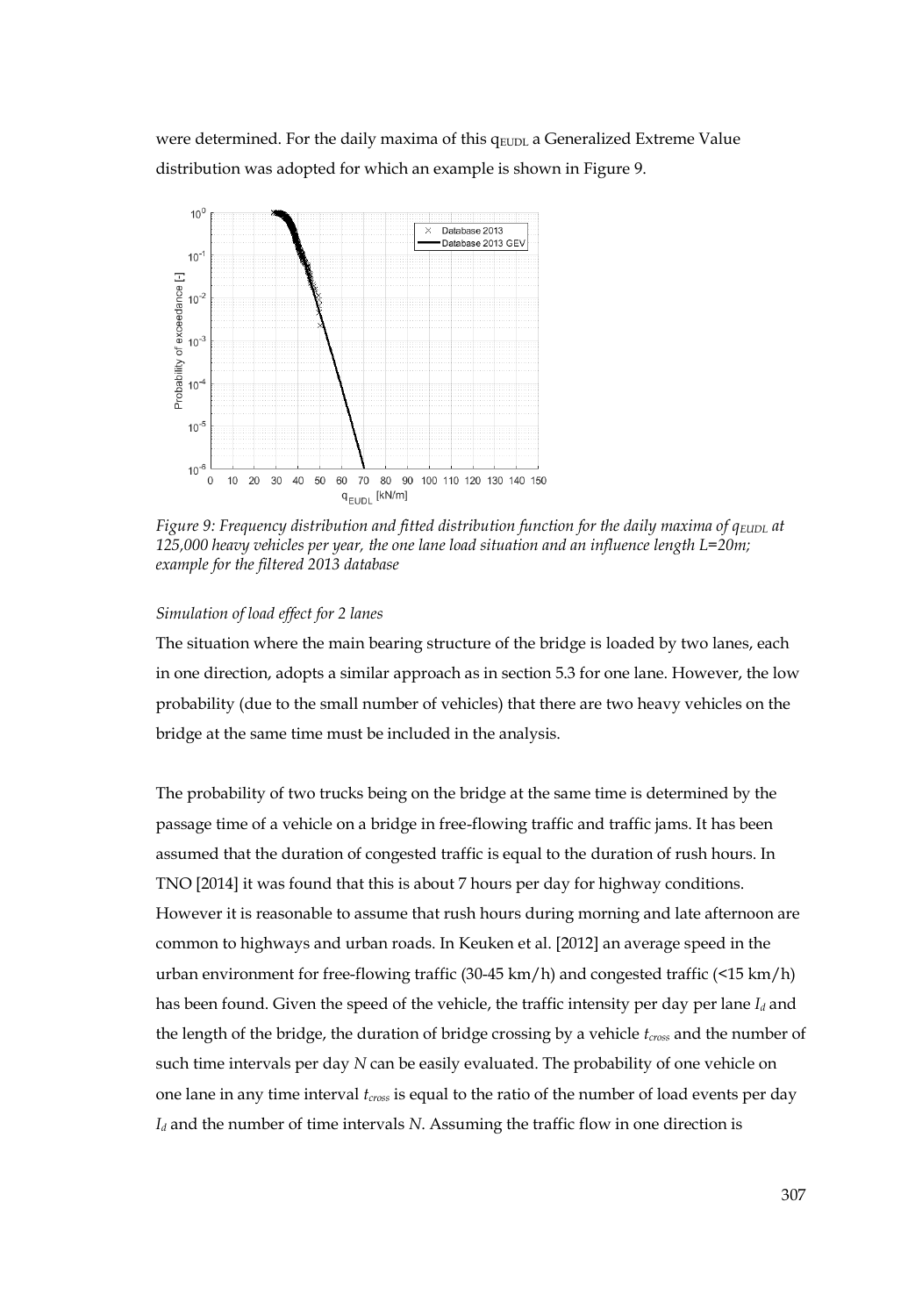independent from the flow in the opposite one, the probability of two vehicles in adjacent lanes in any time interval *tcross* is equal to:

$$
P(2 \text{ veh in } t_{\text{cross}}) = P(1 \text{ veh in } t_{\text{cross}})^2 \tag{2}
$$

The probability of occurrence of a two-truck event is evaluated as the ratio of the number of two-truck events and the total number of events during a certain period. A conservative value of 10-1 has been chosen for the probability that two trucks are on the bridge to ensure all relevant cases for road bridges in the urban road network are being covered.

Next the frequency distribution and the fitted distribution functions for the daily maxima of the equivalent uniformly distributed load (*qEUDL*) corresponding to the maximum load effects is determined separately for both load situations (one vehicle and two vehicles on the bridge) by means of a comparable Monte Carlo analysis as in section 5.3. Both distribution functions are then combined to one distribution function based on the probability of occurrence of both load situations.

The analyses carried out in this paper are based on two (slow) lanes (one in each direction). For bridges with more than two lanes (e.g. two lanes in each direction), the third and fourth lane are fast lanes. The analyses carried out are therefore conservative.

#### *4.4 Probabilistic model input*

To derive the design values of the loads and load effects, the momentary distributions of the single and tandem axle loads (from sectio[n 4.2\)](#page-6-0) and the distribution for the daily maxima of the load effects have been applied together with the parameters fro[m](#page-13-0) [Table 4](#page-13-0) to account for dynamic amplification effects, statistical uncertainty and model uncertainty.

The dynamic amplification effects have been studied in TNO [2012] for the dataset of 2008 used in this paper as well as through a literature study. Dynamic amplification effects of the vehicles are already included in the measurement data (dynamic WIM measurements). The literature study resulted in values for the additional dynamic amplification effects due to the vehicle-bridge interaction presented i[n Table 4](#page-13-1) for the single axle loads and load effects. The dynamic amplification factor for the tandem loads has been chosen based on the literature study in TNO [2012] and Dudescher and Brühwiler [2009].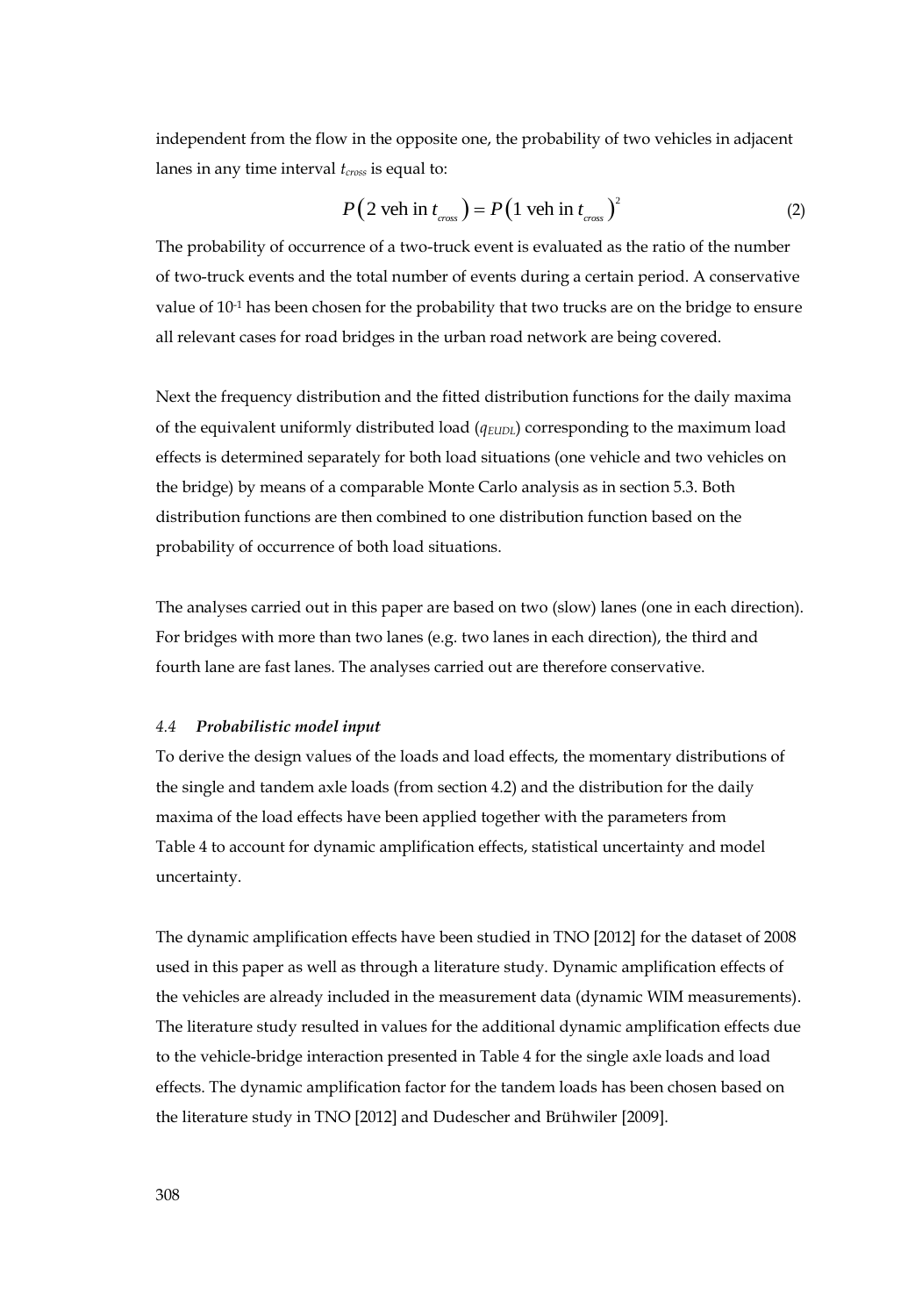The factor for statistical uncertainties is relatively low as it was assumed that the other parameters would dominate the design value and the design value of the load parameters would be close to the measured values. Therefore for the single and tandem axle loads a probabilistic analysis has been performed to check which parameters dominate the design value of the loads. This probabilistic analysis consists of a FORM calculation using the following limit state function with;  $X_d$  design load,  $\chi_{DAF}$  dynamic amplification factor,  $\chi_{trend}$ trend factor, *θstat* statistical uncertainty factor and *X* the load parameter:

$$
Z = X_d - \chi_{\text{DAF}} \cdot \chi_{\text{trend}} \cdot \theta_{\text{stat}} \cdot X \tag{3}
$$

The resulting design values for every parameter for the axle loads are presented in [Table 2.](#page-12-0) The resulting design values for the tandem loads are presented in [Table 3.](#page-12-1) 

<span id="page-12-0"></span>*Table 2: Design values of the individual parameters used in the probabilistic analysis of the single axle loads (2013)*

| Parameter                      | Value                           | Design value |
|--------------------------------|---------------------------------|--------------|
| $\rm X_d$                      | 393 kN <sup>4</sup>             | 393 kN       |
| Dynamic amplification factor - | 1.4                             | 1.4          |
| single axle loads              |                                 |              |
| Trend factor 50 years          | N ( $\mu$ =1.0; $\sigma$ =0.10) | 1.26         |
| Factor statistical uncertainty | N ( $\mu$ =1.0; $\sigma$ =0.05) | 1.08         |
| Single axle load               | 211 kN (max measured)           | 206 kN       |

<span id="page-12-1"></span>*Table 3: Design values of the individual parameters used in the probabilistic analysis of the tandem loads (2013)*

| Parameter                      | Value                           | Design value |
|--------------------------------|---------------------------------|--------------|
| $X_{d}$                        | 534 kN5                         | 534 kN       |
| Dynamic amplification factor - | N ( $\mu$ =1.15; $\sigma$ =0.1) | 1.28         |
| tandem axle loads              |                                 |              |
| Trend factor 50 years          | N ( $\mu$ =1.0; $\sigma$ =0.10) | 1.20         |
| Factor statistical uncertainty | N ( $\mu$ =1.0; $\sigma$ =0.05) | 1.06         |
| Tandem axle load               | 337 kN (max measured)           | 330 kN       |

*<sup>4</sup>* CC2 new construction database 2013 [Table 5](#page-14-0)

*<sup>5</sup>* CC2 new construction database 2013 [Table 6](#page-14-1)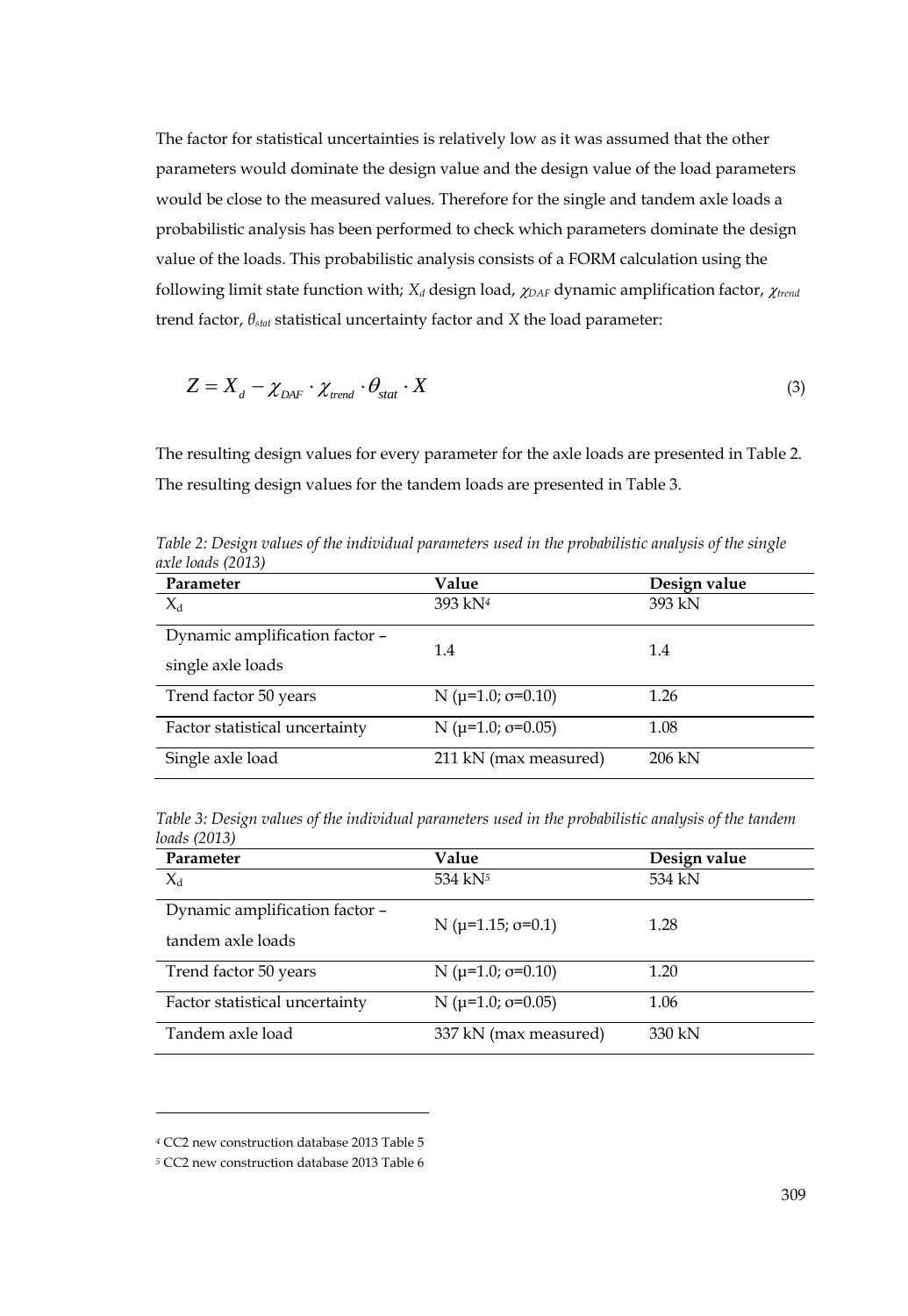It was found from this probabilistic analysis that the influence coefficient for the load parameters is low and the factor for trends and dynamic amplification is dominating the overall design value of the load parameters. Therefore the design value of the load parameter is close to the measured values and the effect of the statistical uncertainties is relatively limited. The design value of the load parameters is in both cases actually lower than the maximum measured one. This means that the design point is within the range of measured load parameters and not in the extrapolated part.

| Factor                                                | Value                           | Remark                                                                                                                          |
|-------------------------------------------------------|---------------------------------|---------------------------------------------------------------------------------------------------------------------------------|
| Factor statistical<br>uncertainty                     | N ( $\mu$ =1.0; $\sigma$ =0.05) | Effect was found to be limited as the<br>design value of the load parameter is<br>close to the measured values                  |
| Model uncertainty factor<br>for load effects          | $N(\mu=1.0; \sigma=0.1)$        | In accordance with JCSS probabilistic<br>model code                                                                             |
| Dynamic amplification<br>factor for single axle loads | 1.4                             | In accordance with TNO [2012] for<br>local effects                                                                              |
| Dynamic amplification<br>factor for tandem loads      | N ( $\mu$ =1.15; $\sigma$ =0.1) | Chosen partly based on Dudescher<br>and Brühwiler [2009] and TNO [2012]                                                         |
| Dynamic amplification<br>factor for load effects      | N ( $\mu$ =1.1; $\sigma$ =0.05) | In accordance with the literature<br>study in TNO [2012] and the<br>background for the Eurocode EN1991-<br>2 for global effects |
| Trend factor 50 years                                 | N $(\mu=1.0; \sigma=0.10)$      | Agreed for local traffic                                                                                                        |
| Trend factor 15 years                                 | N ( $\mu$ =1.0; $\sigma$ =0.03) | Agreed for local traffic                                                                                                        |

<span id="page-13-1"></span><span id="page-13-0"></span>*Table 4: Probabilistic model parameters*

#### *4.5 Design values*

In the following section the results of the reliability calibration for the single and tandem axle loads as well as the load effects for an influence length of 10 and 20 m are presented for 125,000 lorries per year assumed for the urban road network.

#### *Single axle loads*

The distributions of the single axle load fro[m Figure 7](#page-8-1) are combined in a probabilistic model with the factor for statistical uncertainties, the dynamic amplification factor for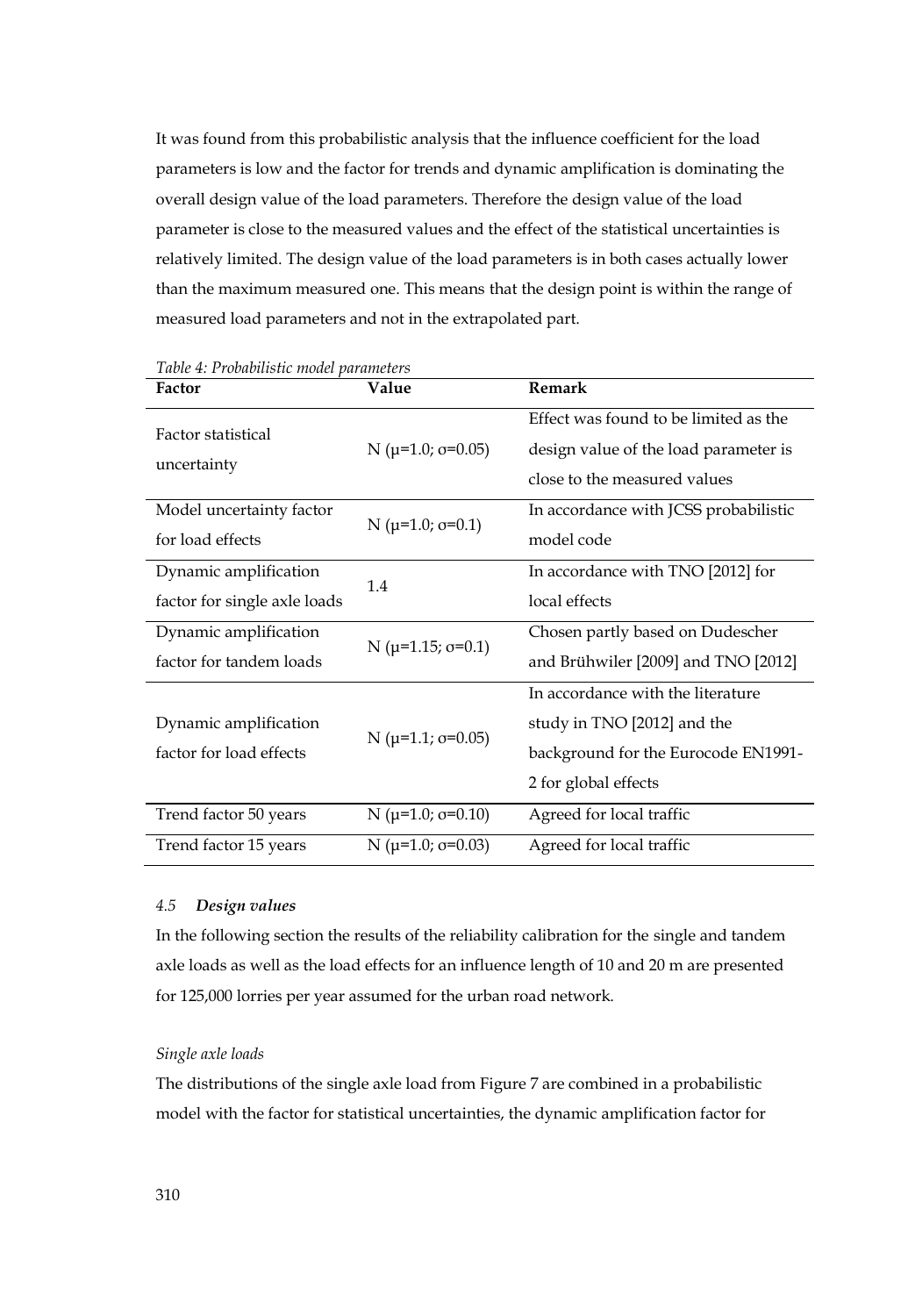single axle loads and the trend factor to derive the design values of the axle loads[. Table 5](#page-14-0) shows the design values of the axle loads for a situation with 125,000 lorries per year.

|                            |                  | Design values axle loads [kN] |               |  |
|----------------------------|------------------|-------------------------------|---------------|--|
| Case                       | $T_{ref}$   $yr$ | database 2008                 | database 2013 |  |
| $CC2$ new construction 3.8 | 50               | 358                           | 393           |  |
| CC2 disapproval            | 15               | 313                           | 340           |  |

<span id="page-14-0"></span>*Table 5: Design values of single axle loads for 125,000 vehicles per year*

#### *Tandem axle loads*

The distributions of the tandem loads from [Figure 8](#page-9-0) are combined probabilistically with the factor for statistical uncertainties, the dynamic amplification factor for tandem loads and the trend factor to derive the design values of the tandem loads. [Table 6](#page-14-1) shows the representative values of the tandem loads for a situation with 125,000 goods vehicles per year.

<span id="page-14-1"></span>*Table 6: Design values of tandem axle loads for 125,000 vehicles per year*

|                              |    |                           | Design values tandem loads [kN] |               |  |  |
|------------------------------|----|---------------------------|---------------------------------|---------------|--|--|
| Case                         |    | $T_{\rm ref}$   $\rm{vr}$ | database 2008                   | database 2013 |  |  |
| $CC2$ new construction $3.8$ |    | 50                        | 468                             | 534           |  |  |
| CC2 disapproval              | 25 |                           | 418                             | 486           |  |  |

## *Load effect for 1 lane*

The fitted (Generalized Extreme Value-) distributions for the daily maxima of the uniformly equivalent load  $q_{EUDL}$  for the load effect for 1 lane (for which an example is shown i[n Figure 9\)](#page-10-0) are combined in a probabilistic model with the factor for statistical uncertainties, the factor for model uncertainties, the dynamic amplification factor for load effects and the trend factors to derive the design values of the load effects[. Table 7](#page-15-0) shows the design values of the bending moments in the middle of the span for 125,000 vehicles per year for a span length of 20 m. Table 8 shows the design values of the bending moments in the middle of the span for 125,000 vehicles per year for a span length of 10 m.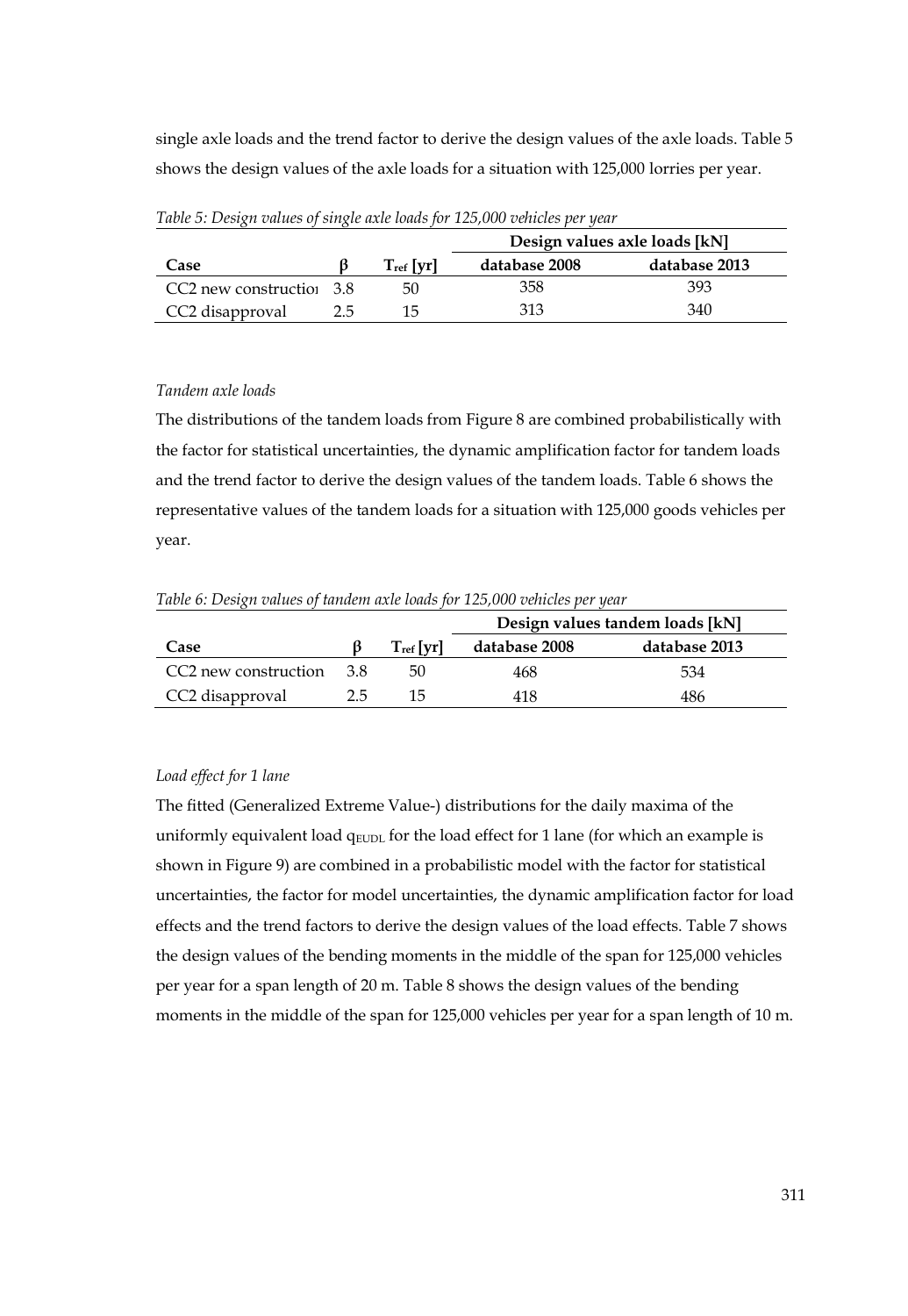|                          |     |                    | Design values<br>bending moment<br>[kNm] |          | Design values q EUDL<br>[kN/m] |          |
|--------------------------|-----|--------------------|------------------------------------------|----------|--------------------------------|----------|
|                          |     |                    | database                                 | database | database                       | database |
| Case                     |     | $T_{\rm ref}$ [yr] | 2008                                     | 2013     | 2008                           | 2013     |
| CC2 new construction 3.8 |     | 50                 | 4713                                     | 5096     | 94                             | 102      |
| CC2 disapproval          | 2.5 | 15                 | 3891                                     | 4028     | 78                             | 81       |

<span id="page-15-0"></span>*Table 7: Design values of the load effects in the middle of a simply supported beam at 125,000 vehicles per year, L=20 m, one lane*

<span id="page-15-1"></span>*Table 8: Design values of the load effects in the middle of a simply supported beam at 125,000 vehicles per year, L=10 m, one lane*

|                          |     |                | Design values<br>bending moment<br>[kNm] |                  | Design values qEUDL<br>[kN/m] |                  |
|--------------------------|-----|----------------|------------------------------------------|------------------|-------------------------------|------------------|
| Case                     |     | $T_{ref}$ [yr] | database<br>2008                         | database<br>2013 | database<br>2008              | database<br>2013 |
| CC2 new construction 3.8 |     | 50             | 2065                                     | 2026             | 165                           | 162              |
| CC2 disapproval          | 2.5 | 15             | 1650                                     | 1587             | 132                           | 127              |

The design values of the equivalent uniformly distributed loads  $q_{EUDL}$  i[n Table 7](#page-15-0) and Table [8](#page-15-1) show that the load effects at the short span of 10 m are governing. These short spans are relevant for the urban road network as most bridges in this network have short spans. When bridges with an even shorter span are present in the network one should therefore also consider these shorter spans (e.g.  $L = 5$  m) in the analysis of the load effects. For these shorter span lengths, a combination of several axles, more than a tandem, but not yet the total vehicle weight, could be governing, e.g. three or more axles.

#### *Load effect for 2 lanes*

Again, the fitted distribution functions for  $q_{EUDL}$  for 2 lanes are combined with the same factors as for one lane to determine the design values of the load effects[. Table 9](#page-16-0) shows the design values of the bending moments in the middle of the span and the equivalent uniformly distributed load for 125,000 vehicles per year for a span length of 20 m[. Table 10](#page-16-1) shows the results for a span length of 10 m. As expected, including the second lane considerably increases the load effects derived for one lane.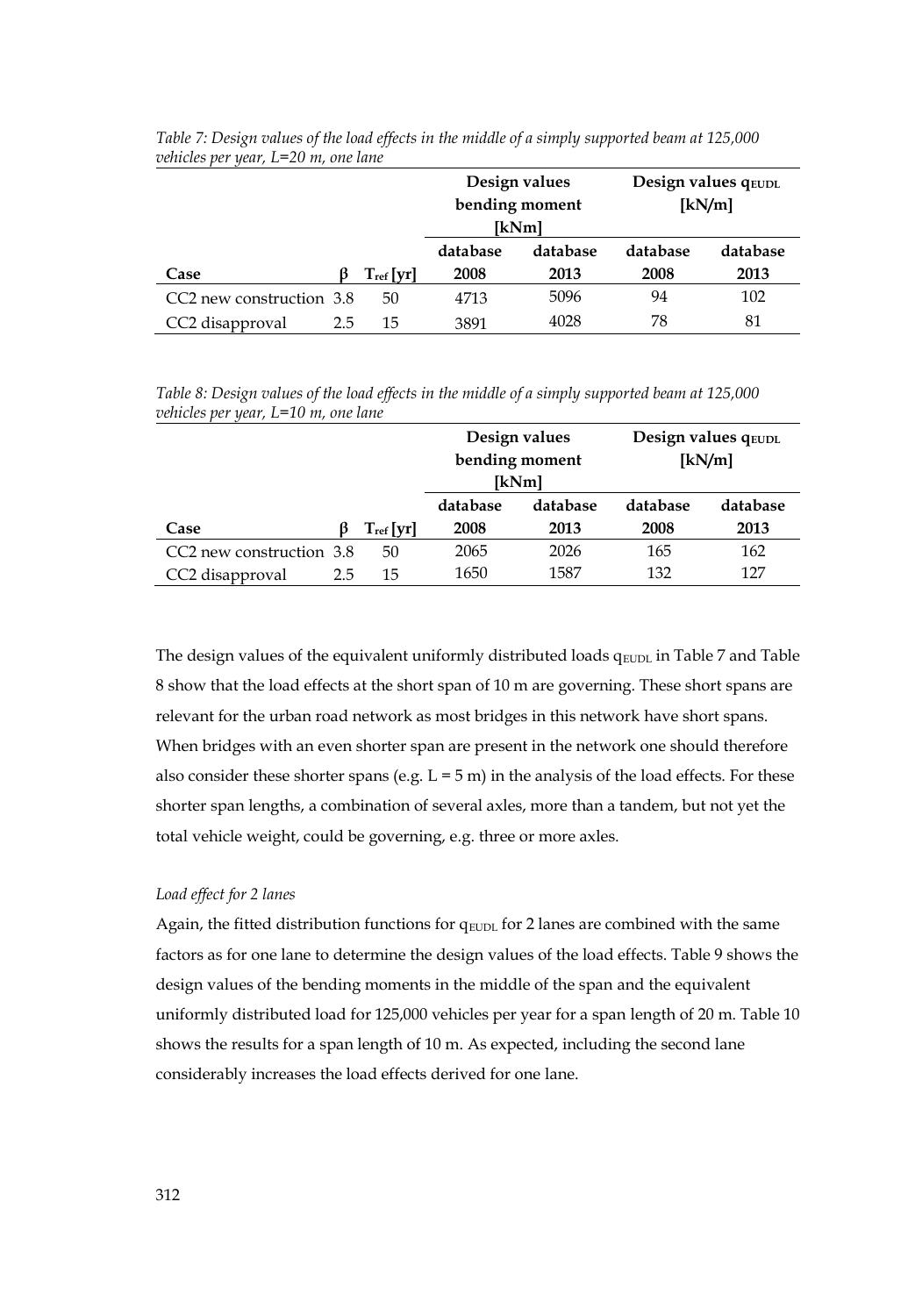|                                  |     |                | Design values<br>bending moment<br>[kNm] |          | Design values qEUDL<br>[kN/m] |          |
|----------------------------------|-----|----------------|------------------------------------------|----------|-------------------------------|----------|
|                                  |     |                | database                                 | database | database                      | database |
| Case                             |     | $T_{ref}$ [yr] | 2008                                     | 2013     | 2008                          | 2013     |
| CC <sub>2</sub> new construction | 3.8 | 50             | 7182                                     | 6460     | 144                           | 129      |
| CC2 disapproval                  | 2.5 | 15             | 5859                                     | 5280     | 117                           | 106      |

<span id="page-16-0"></span>*Table 9: Design values of the load effects in the middle of a simply supported beam at 125,000 vehicles per year, L=20 m, two lanes*

<span id="page-16-1"></span>*Table 10: Design values of the load effects in the middle of a simply supported beam at 125,000 vehicles per year, L=10 m, two lanes*

|                                  |     |                | Design values<br>bending moment<br>[kNm] |          | Design values q <sub>EUDL</sub><br>[kN/m] |          |
|----------------------------------|-----|----------------|------------------------------------------|----------|-------------------------------------------|----------|
|                                  |     |                | database                                 | database | database                                  | database |
| Case                             |     | $T_{ref}$ [yr] | 2008                                     | 2013     | 2008                                      | 2013     |
| CC <sub>2</sub> new construction | 3.8 | 50             | 2534                                     | 2361     | 203                                       | 189      |
| CC2 disapproval                  | 2.5 | 15             | 2071                                     | 1928     | 166                                       | 154      |

# **5 Modified traffic load model**

The design values for the single and tandem axle loads and the load effects derived in previous paragraphs that belong to the required reliability levels can be used to derive a modified traffic load model for the urban road network. A load model is usually expressed in terms of representative or characteristic values of the load parameters. These can be derived from the design values by dividing them by the partial factor for loads. For the Dutch design situation these analyses have led to a modified design code for existing bridges in the urban road network [NEN8701]. This section presents a summary of the derived modified traffic load model.

It was decided to align the traffic load model for road bridges in the urban road network with the traffic load model as defined in EN 1991-2. As shown in [Table 5](#page-14-0) and [Table 6,](#page-14-1) a separate test with only a single axle must be introduced because the design value of a single axle of the tandem [\(Table 6\)](#page-14-1) is smaller than the design value of the single axle load [\(Table 5\)](#page-14-0). It is therefore necessary to consider two different load models, like LM2 and LM1 in EN 1991-2.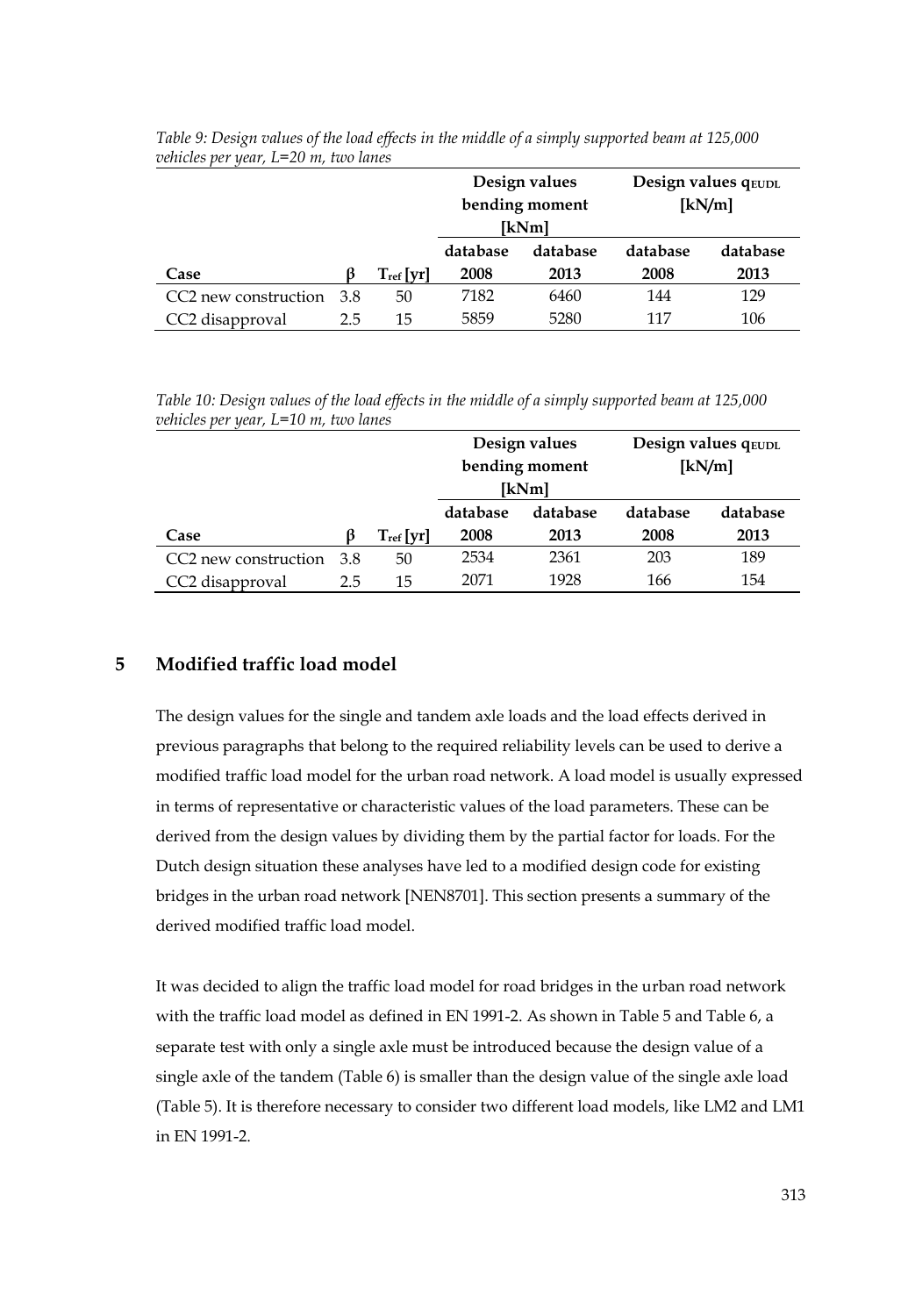In the Dutch situation separate reliability levels are defined for existing structures in NEN8700 to ensure an economic assessment. For these reliability levels corresponding partial factors have been defined as well. Most bridges in the urban road network are assessed for the CC2 disapproval reliability level. This level is defined to assess whether existing bridges are considered safe. The partial factor for traffic loading corresponding to this reliability level β = 2.5 over a reference period of 15 years is  $γ_T$  = 1.1. As most bridges are assessed for this level, choice was made to calibrate the modified traffic load model for the urban road network best with respect to this reliability level. The resulting values for the CC2 reliability level in the Eurocode used for new structures,  $β = 3.8$  over a reference period of 50 years (and  $y_T = 1.35$ ), are also presented.

The selected LM2 load model for the assessment of an individual axle is presented in [Table](#page-18-0)  [11.](#page-18-0) The axle load is reduced by a factor of 0.8 compared to the EN 1991-2 LM2 load model. The choice was made to use a factor correcting for trend and reference period and a factor accounting for the number of heavy vehicles  $N_{obs}$ . The design values as [Table 10](#page-16-1) are also derived for respectively 50,000 and 5000 heavy vehicles per year and reduction factors with respect to 125,000 vehicles were derived. The smallest reduction was found for the axle loads as for this load parameter the steepest distributions were found. Choice was made to select consistent load models for both LM2 and LM1. Therefore, for both load models the reduction factors for  $N_{obs}$  are used, derived for the axle loads. This results in reduction factors of 0.98 and 0.93 for 50,000 and 5000 heavy vehicles respectively. These factors are somewhat conservative for the tandem loads and load effects.

[Table 12](#page-18-1) presents the design values for the axle load resulting from this modified and EN 1991-2 LM2 load model. The choice was made to use a reduction factor for trend and reference period consistent with the load models in the Dutch design code for existing bridges [NEN8701]. Therefore, the modified load model is most consistent with the value for the axle load corresponding the CC2 disapproval level i[n Table 5.](#page-14-0) For CC2 for new bridges the modified load model is relatively conservative. However, relative to the EN 1991-2 LM2 model for highway bridges there is still a reduction of approximately 17% on the design value. For the disapproval level the reduction is 25%.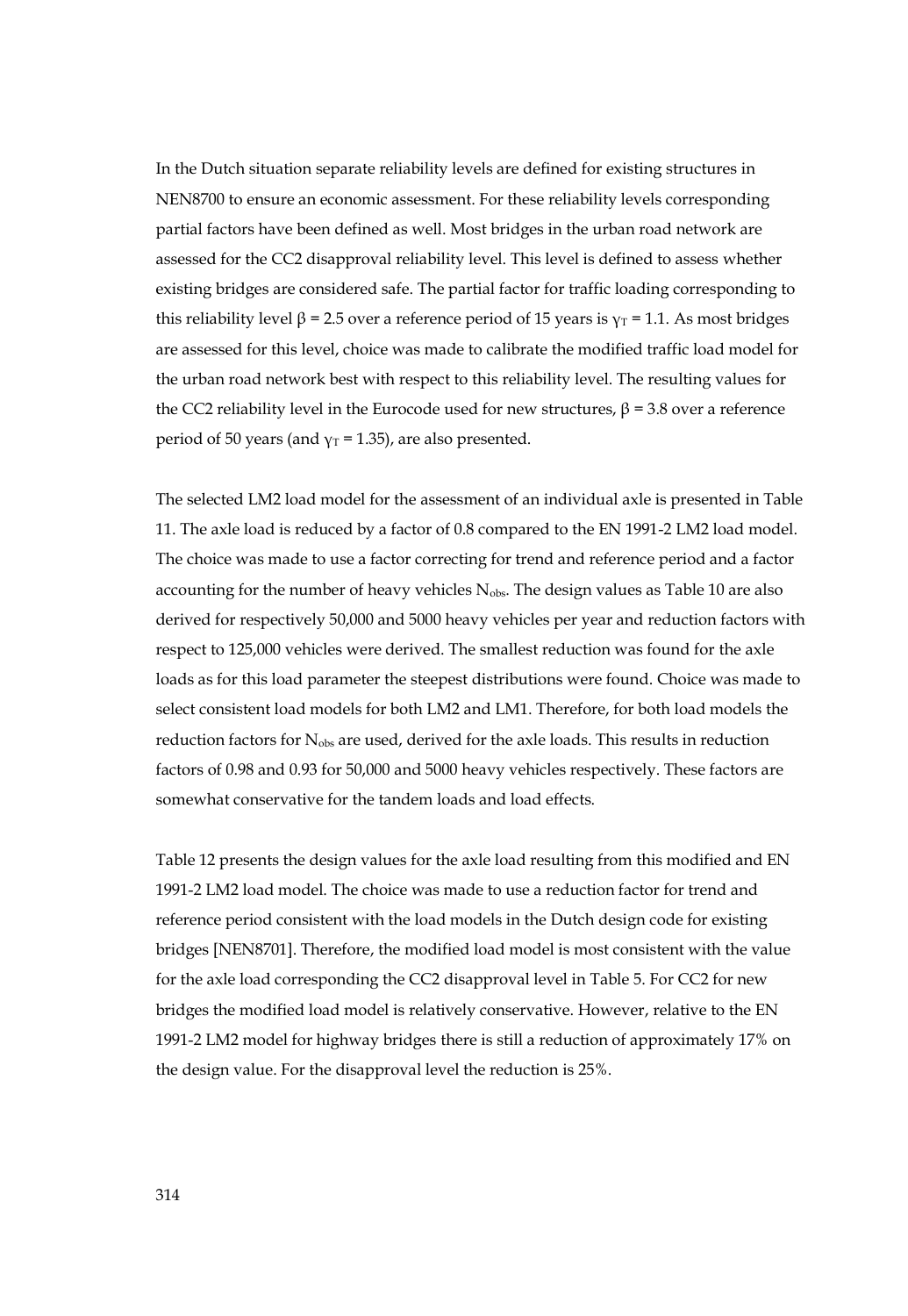| LM2                                                | $Q_{k}$<br>single axle | <b>Factor trend and</b><br>reference period | $N_{\rm obs}$ =<br>125,000 | $N_{\rm obs}$ =<br>50,000 | $N_{\rm obs}$ =<br>5,000 |
|----------------------------------------------------|------------------------|---------------------------------------------|----------------------------|---------------------------|--------------------------|
| Disapproval,<br>$T_{ref}$ =15 years                |                        | 0.9                                         |                            |                           |                          |
| <b>New</b><br>construction,<br>$T_{ref}$ =50 years | $Q_{i:k} = 0.8xQ_i^6$  | 1.0                                         | $1.0\,$                    | 0.98                      | 0.93                     |

<span id="page-18-0"></span>*Table 11: Modified LM2 traffic load model compared to the EN 1991-2 load model for road bridges in the urban road network.*

<span id="page-18-1"></span>*Table 12: Design values for the adapted LM2 traffic load model for road bridges in the urban road network and the EN 1991-2 model for Nobs = 125,000.*

|                                                    | Partial<br>factor<br>Yт | Reduction<br>factor | $Q_d$<br>single axis<br>ſkNl | Reduction<br>factor N <sub>obs</sub> | $Q_d$<br>single axis<br>[kN] | Reduction |
|----------------------------------------------------|-------------------------|---------------------|------------------------------|--------------------------------------|------------------------------|-----------|
| Disapproval,<br>$T_{ref}$ =15 years                | $1.1\,$                 | 0.9                 | 317                          | 0.96                                 | 422                          | 25%       |
| <b>New</b><br>construction,<br>$T_{ref}$ =50 years | 1.35                    | 1.0                 | 432                          | 0.96                                 | 518                          | 17%       |

# **Modified LM2 model EN 1991-2 LM2 model**

The selected LM1 model is presented in [Table 13.](#page-19-0) The starting point for the modified LM1 load model for the first lane are the tandem load values. Therefore the tandem axle load  $Q_1$ was first calibrated using [Table 6.](#page-14-1) It was found that a reduction factor of 0.8 could be used compared to  $Q_1$  in the LM1 model of EN 1991-2. A lane width of 3.0 m has been assumed, which is in line with the EN 1991-2 traffic load model. Next, the distributed load on the first lane,  $q_1$ , can be derived in order to calibrate the load effects. The application of  $q_1$  = 1.35x9 kN/m<sup>2</sup> is necessary to comply with the required values from [Table 7](#page-15-0) an[d Table 8.](#page-15-1)  For both the tandem axle loads as the load effects there has been more confidence in the database of 2013. Therefore this database has been leading in the derivation of the load model.

The modified model for the first lane was then used as the starting point for the load model of the second lane. The value for  $Q_1$  in the model has a reduction factor of 0.8 compared to EN 1991-2. For  $Q_2$ , therefore, the same reduction factor was used compared to

 $6$  Axle load in the EN 1991-2 LM2 load model:  $Q_i = 400$  kN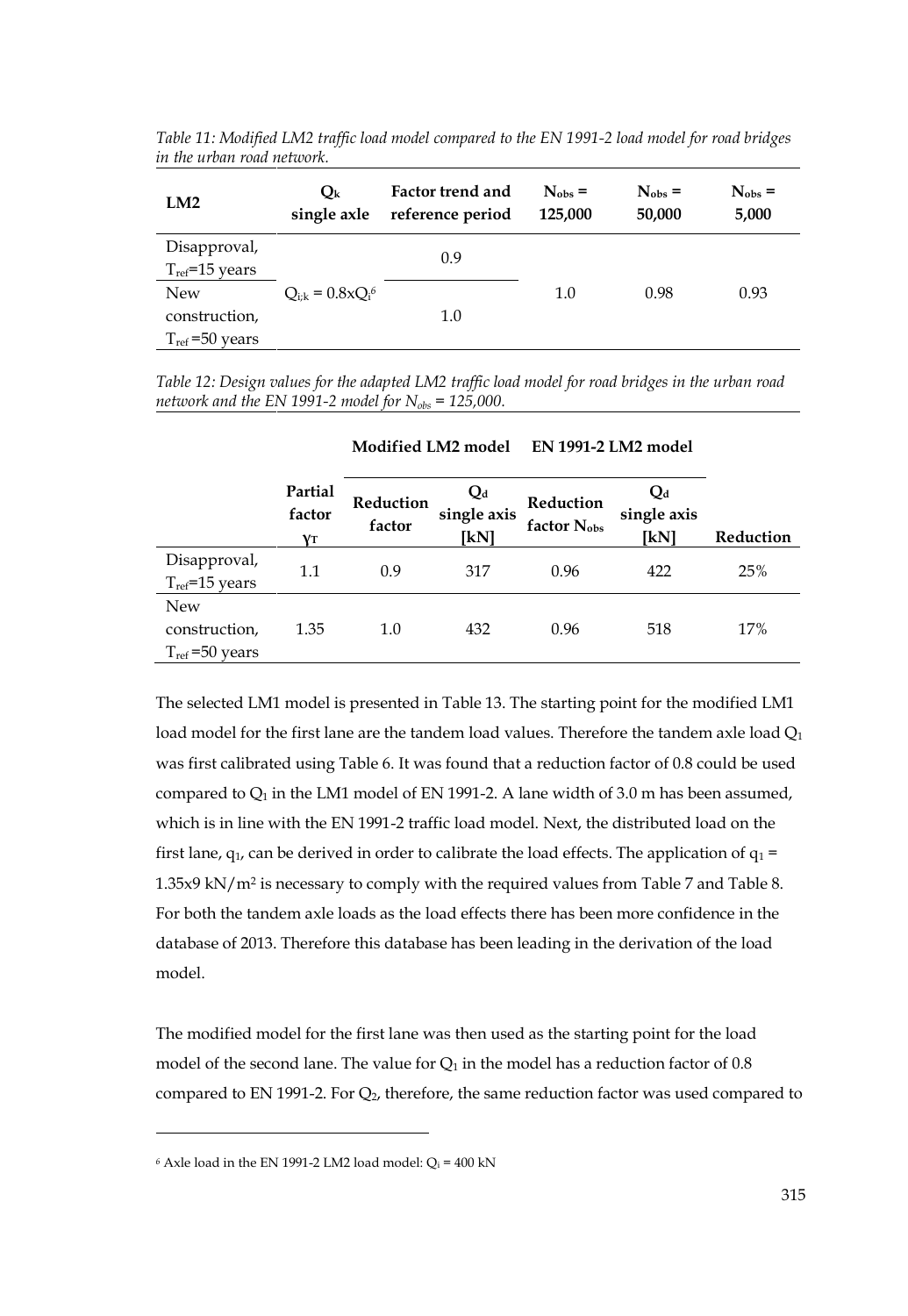the tandem load value in EN 1991-2 for the second lane  $(0.8*200=160 \text{ kN})$ . For  $q_2$  the same value is applied as in EN 1991-2. Using this model, values are found that fit well with the load effects from [Table 9](#page-16-0) an[d Table 10.](#page-16-1)

[Table](#page-19-1) 14 presents the design values for the bending moment in the middle of a single span of 20 m resulting from the modified and EN 1991-2 LM2 load model. Choice was made to use a reduction factor for trend and reference period consistent with the load models in the Dutch design code for existing bridges [NEN8701]. Therefore, the modified load model is most consistent with the value for the bending moment corresponding the CC2

| LM1                                                | $Q_r$ , qr                                      | Factor trend and<br>reference period | $N_{obs} =$<br>125.000 | $N_{\rm obs}$ =<br>50,000 | $N_{\rm obs}$ =<br>5,000 |
|----------------------------------------------------|-------------------------------------------------|--------------------------------------|------------------------|---------------------------|--------------------------|
| Disapproval,<br>$T_{ref}$ =15 years                | $Q_{ir} = 0.8xQi^7$                             | 0.9                                  |                        |                           |                          |
| <b>New</b><br>construction,<br>$T_{ref}$ =50 years | $q_{1,r} = 1.35xq_1^8$<br>$q_{i,r} = 1.0xq_2^9$ | 1.0                                  | $1.0\,$                | 0.98                      | 0.93                     |

<span id="page-19-0"></span>*Table 13: Modified LM1 traffic load model compared to the EN 1991-2 load model for road bridges in the underlying road network*

<span id="page-19-1"></span>*Table 14: Design values bending moment in the middle of the span for the modified LM1 traffic load model for road bridges in the underlying road network and the EN 1991-2 model for Nobs = 125,000, L=20m, one lane*

#### **Modified LM1 model EN 1991-2 LM1 model**

|                                                     | Partial<br>factor<br>YT | Reduction<br>factor | $\mathbf{M}_{\mathrm{d}}$<br>ſkNl | Reduction<br>factor N <sub>obs</sub> | $\mathbf{M}_{\mathrm{d}}$<br>[kN] | Reduction |
|-----------------------------------------------------|-------------------------|---------------------|-----------------------------------|--------------------------------------|-----------------------------------|-----------|
| Disapproval,<br>$T_{ref}$ =15 years                 | 1.1                     | 0.9                 | 4038                              | 0.96                                 | 4404                              | 8%        |
| <b>New</b><br>construction,<br>$T_{ref} = 50$ years | 1.35                    | 1.0                 | 5506                              | 0.96                                 | 5404                              | $-2\%$    |

 $7$  Tandem load in the EN 1991-2 LM1 load model:  $Q_i = 2*300$  kN

 $8$  Uniformly distributed load for lane 1 in the EN 1991-2 LM1 load model:  $q_1 = 9$  kN/m

<sup>&</sup>lt;sup>9</sup> Uniformly distributed load for lane i with i > 1 in EN 1991-2 LM1 load model:  $q_i = 2.5$  kN/m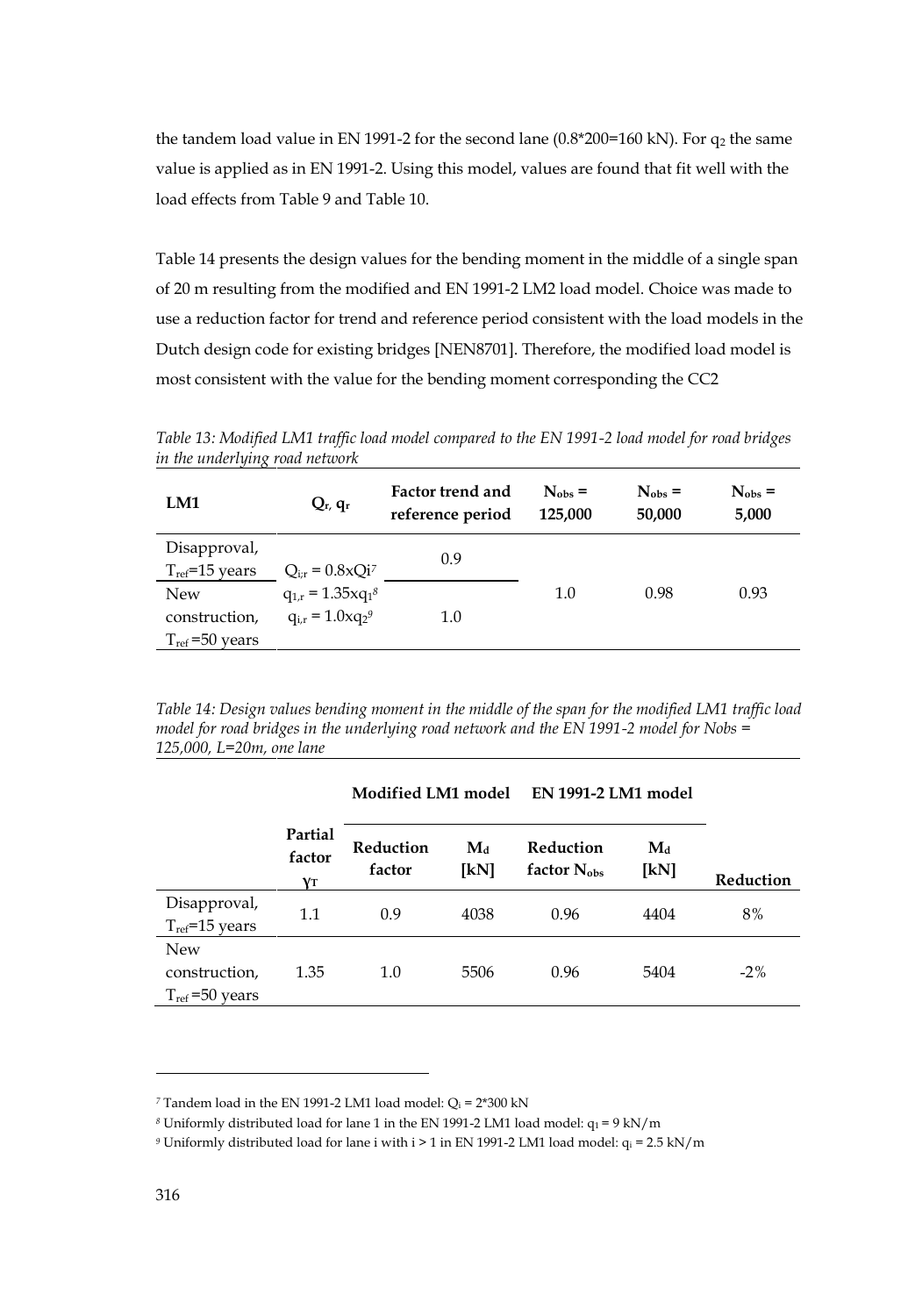disapproval level i[n Table 7.](#page-15-0) For new CC2 bridges the modified load model is slightly conservative. Compared to the EN 1991-2 LM2 model for highway bridges there is even a small increase of approximately 2% on the design value. For the disapproval level the reduction is still 8%.

For existing bridges in the urban road network the derived load model assessed at the Dutch reliability requirement for assessments of disapproval the derived load model leads to lower design values of the load parameters and load effects. However, for the design of a new bridge the load model leads to higher design values and the EN1991-2 LM1 model seems non-conservative. This is due to the increase of the uniformly distributed load *q* for the first lane. It was found that the shorter influence lengths were governing because of the effect of multiple axles (e.g. tridems and quads). It is therefore recommended to also do the analyses for bridges with an influence length less than 10 m as these can be relevant for the urban road network.

# **6 Conclusions**

The design and assessment of road bridges is based on the models for traffic loads in codes that are usually calibrated using traffic load measurements at highway locations. For most bridges in the urban road network, additional requirements may be imposed by local authorities on the maximum vehicle weight and the load model in the codes could be reduced as it overestimates the loads on these bridges. In this paper, a methodology is proposed to quantify and substantiate this reduction by means of a dataset of traffic load measurements at a highway location and probabilistic models adapted to the urban road network. Using this methodology this reduction is quantified for the Dutch design situation and a modified load model is proposed based on the EN1991-2 LM1 and LM2 traffic load model.

It was shown that the single axle load and tandem axle load of the LM1 and LM2 model could be reduced. The uniformly distributed load for the first lane had to be increased for the short spans relevant for the urban road network. The proposed LM1 model is derived for two lanes but can be used for several lanes. This modified load model results in a significant reduction of the loads and the load effects to be considered compared to the EN 1991-2 traffic load models LM1 and LM2 in the structural assessment of existing bridges and viaducts. This model therefore offers the possibility to assess bridges that are initially